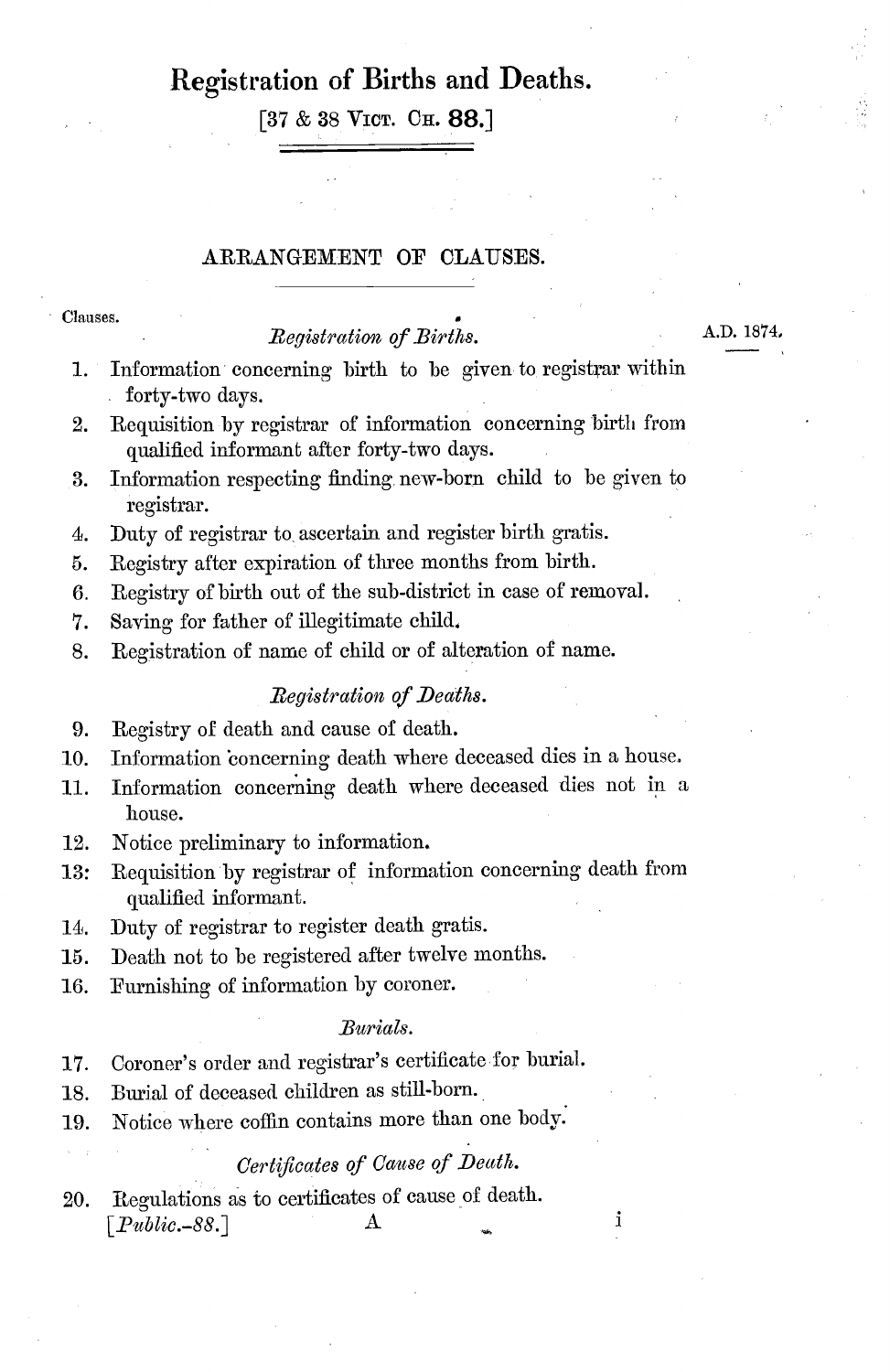[CH. 88.] Registration of Births and Deaths. [37  $\&$  38 VICT.]

A.D. 1874. Clauses.

Superintendent Registrars and Registrars.

- 21. Alteration of registrars districts.
- 22. Extension of 7 Will. 4. & 1 Vict. c. 22. ss. 10 and 11, to all unions.
- 23. Prosecution by superintendent registrar.
- 24. Appointment of deputy by superintendent registrar and registrar.
- 25. Interim registrars.
- 26. Residence, office, and station of registrar and deputy registrar in sub-district.
- 27. Fees of superintendent registrars and registrars.
- 28. Returns of registrars to sanitary authorities.
- 29. Certificates of birth for purposes of school boards and of public elementary schools.
- 30. Certificate of birth having been registered.
- 31. Remuneration of registrars.
- 32. Supply of forms and making of indexes.
- 33. Providing of register offices and fireproof repositories.,
- 34. Each of united unions to contribute to expense of registration office.
- 35. Penalty for omission to register or loss of registers.

### Correction of Errors.

36. Correction of errors in registers.

### Registration of Births and Deaths at Sea.

37. Registration of births and deaths at sea.

### Miscellaneous.

- 38. Register when not evidence.
- 39. Penalty for not giving information, complying with requisition, &c.
- 40. Penalty for false statements, &c.
- 41. Sending certificates, &c. by post.
- 42. Explanation of 6 & 7 W. 4. c. 86. ss. 36, 37.
- 43. Use of forms.
- 44. Power of Local Government Board and Registrar General to alter forms in schedules under 6 & 7 W. 4. c. 86., and make regulations. U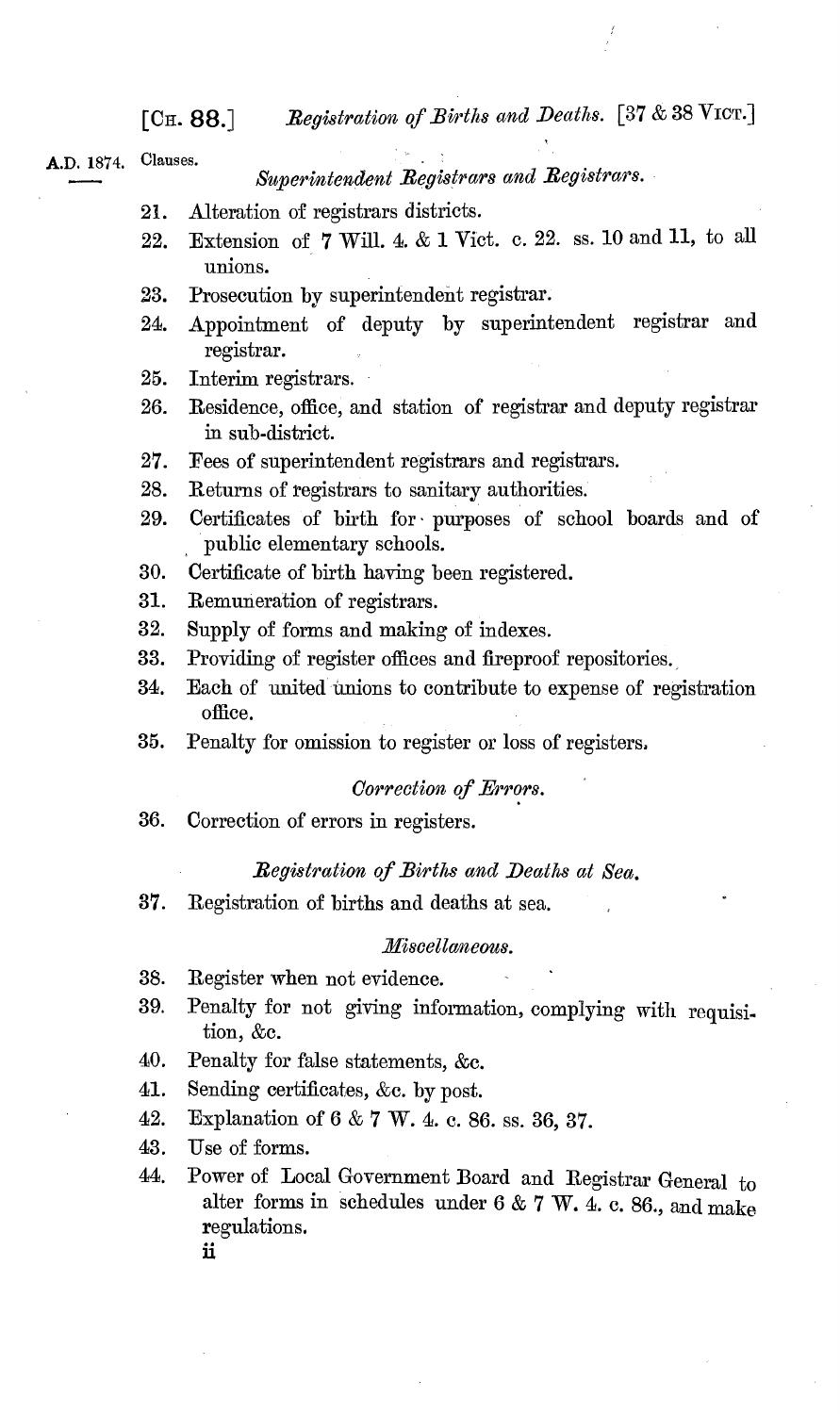$[37 & 38$  VICT.] Registration of Births and Deaths. [CH, 88.]

A.D. 1874.

Clauses.

45. Recovery of penalties.

- 46. Time for prosecution of offence.
- 47. Particulars required to be registered concerning birth or death.
- 48. Interpretation.
- 49. Definition of registrar and superintendent registrar.
- 50. Commencement.
- 51. Extent of Act.
- 52. Construction of Act with 6 & 7 W. 4. c. 86., and 7 W. 4. & 1 Vict. c. 22., and 21, & 22 Vict. c. 25., and short title.
- 53. Short title.

### Repeal.

54. Repeal of Acts in schedule.

SCHEDULES.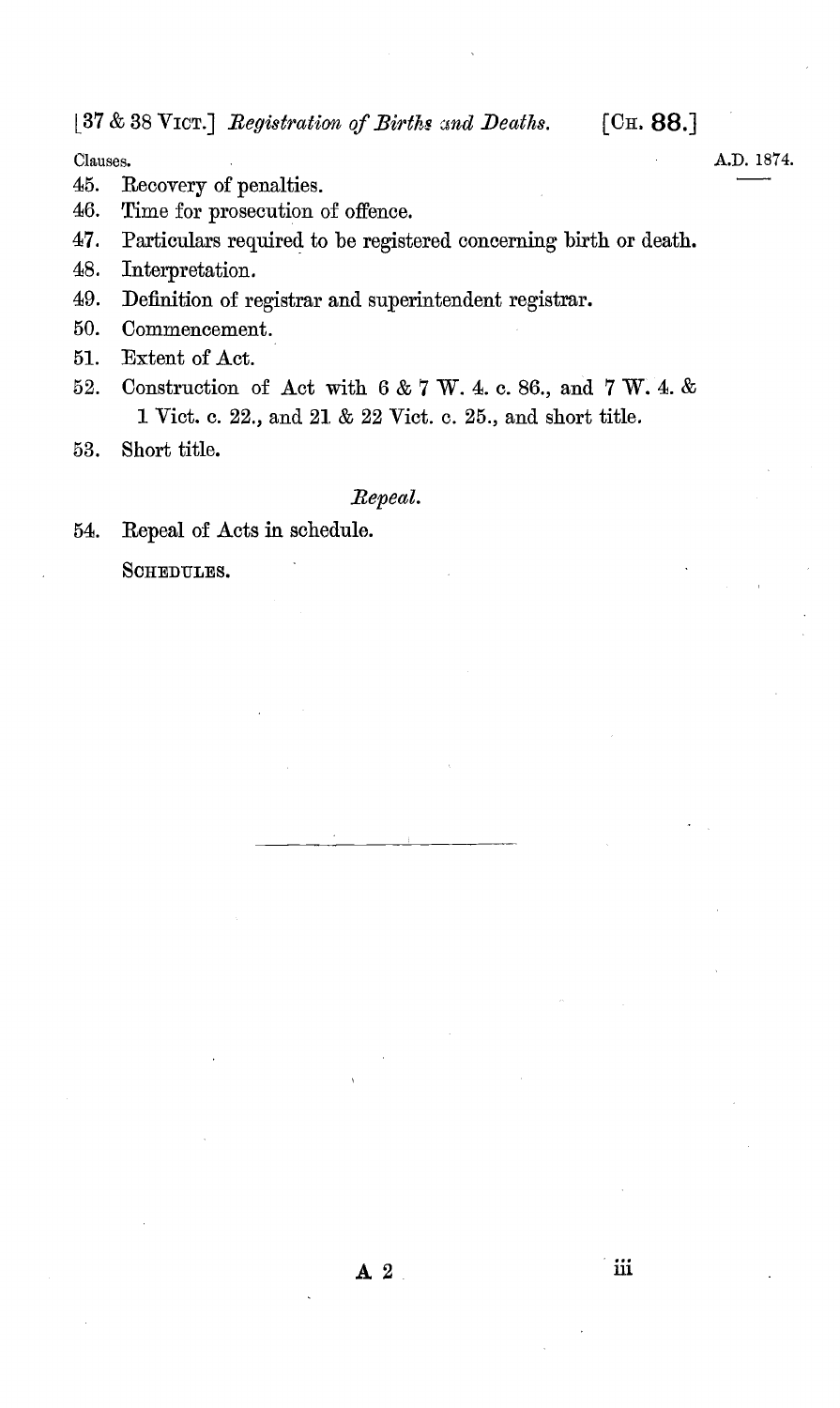$\label{eq:2.1} \frac{1}{\sqrt{2}}\int_{0}^{\infty}\frac{1}{\sqrt{2\pi}}\left(\frac{1}{\sqrt{2\pi}}\right)^{2}d\mu\left(\frac{1}{\sqrt{2\pi}}\right) \frac{d\mu}{\sqrt{2\pi}}\,.$  $\label{eq:2.1} \frac{1}{2} \sum_{i=1}^n \frac{1}{2} \sum_{j=1}^n \frac{1}{2} \sum_{j=1}^n \frac{1}{2} \sum_{j=1}^n \frac{1}{2} \sum_{j=1}^n \frac{1}{2} \sum_{j=1}^n \frac{1}{2} \sum_{j=1}^n \frac{1}{2} \sum_{j=1}^n \frac{1}{2} \sum_{j=1}^n \frac{1}{2} \sum_{j=1}^n \frac{1}{2} \sum_{j=1}^n \frac{1}{2} \sum_{j=1}^n \frac{1}{2} \sum_{j=1}^n \frac{$  $\label{eq:2.1} \frac{1}{\sqrt{2\pi}}\int_{\mathbb{R}^3}\frac{d\mu}{\sqrt{2\pi}}\left(\frac{d\mu}{\mu}\right)^2\frac{d\mu}{\mu}\left(\frac{d\mu}{\mu}\right)^2\frac{d\mu}{\mu}\left(\frac{d\mu}{\mu}\right)^2\frac{d\mu}{\mu}\left(\frac{d\mu}{\mu}\right)^2\frac{d\mu}{\mu}\left(\frac{d\mu}{\mu}\right)^2\frac{d\mu}{\mu}\left(\frac{d\mu}{\mu}\right)^2\frac{d\mu}{\mu}\left(\frac{d\mu}{\mu}\right)^2\frac{d\mu}{\mu}\left(\frac{d$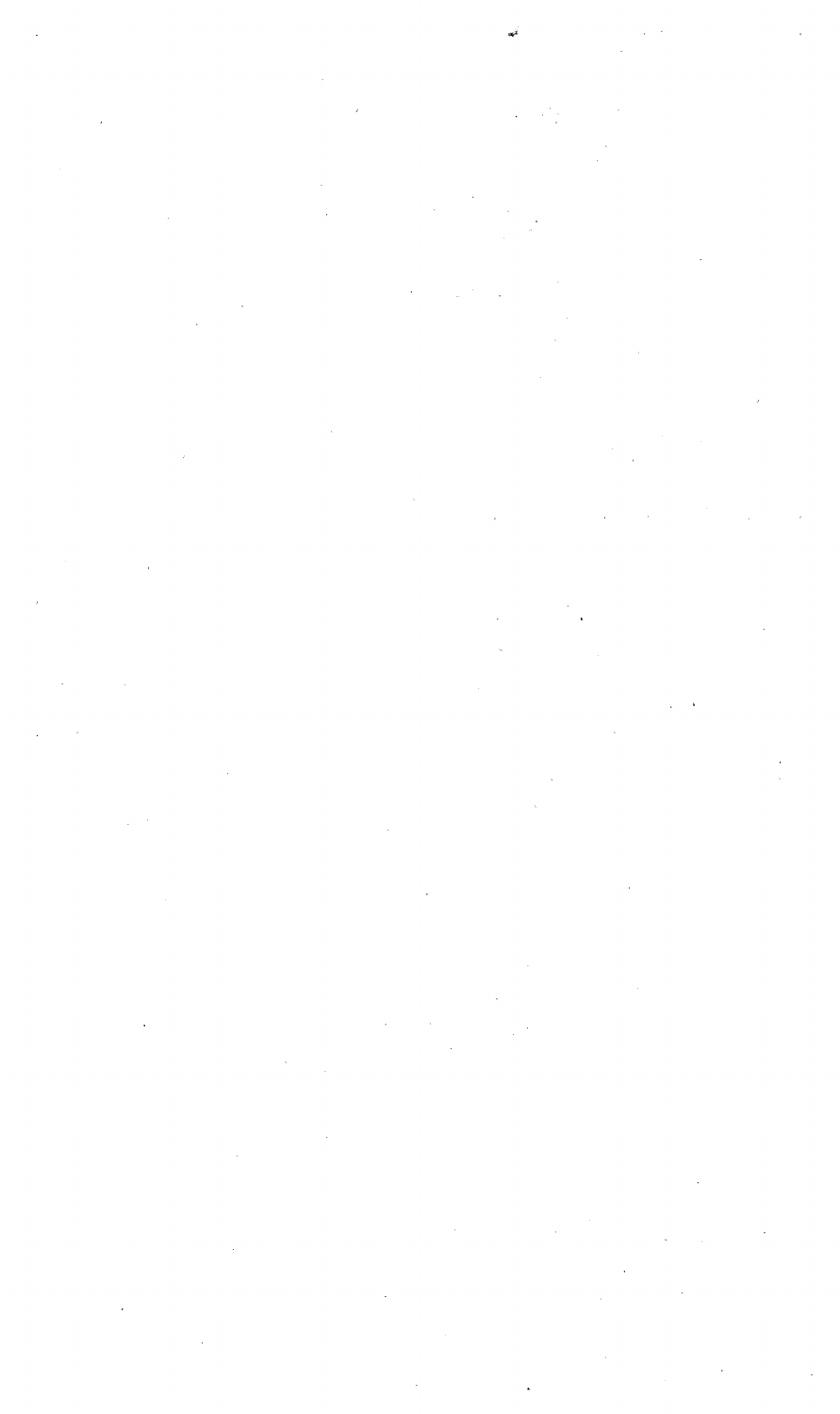

CHAPTER 88.

An Act to amend the Law relating to the Registration of A.D. 1874. Births and Deaths in England, and to consolidate the Law respecting the Registration of Births and Deaths at Sea.

[7th August 1874.]

WHEREAS it is expedient to amend the Acts relating to the registration of births and deaths in England, and to consolidate the law respecting the registration of births and deaths at sea :

Be it enacted by the Queen's most Excellent Majesty, by and with the advice and consent of the Lords Spiritual and Temporal, and Commons, in this present Parliament assembled, and by the authority of the same, as follows :

### Registration of Births.

1. In the case of every child born alive after the commencement information of this Act, it shall be the duty of the father and mother of the concerning child, and in default of the father and mother, of the occupier of given to the house in which to his knowledge the child is born, and of each registrar within fortyene nouse in which to his anowhedge and efficient as sorry and or each within forty-<br>person present at the birth, and of the person having charge of two days. the child, to give to the registrar, within forty-two days next after such birth, information of the particulars required to be registered concerning such birth, and in the presence of the registrar to sign the register.

2. Where a birth has, from the default of the parents or other Requisition persons required to give information concerning it, not been duly by registrar registered, the registrar may, at any time after the end of forty-two tion concern-<br>days from such high by notice in writing require any of the per-ing birth days from such birth, by notice in writing, require any of the per- ing birth from qualisons required by this Act to give information concerning such birth fied informto attend personally at the registrar's office, or at any other place ant after appointed by the registrar within his sub-district, within such  $\frac{1}{\text{days}}$ time (not less than seven days after the receipt of such notice, and not more than three months from the date of the birth) as may be specified in such notice, and to give information, to the best of such person's knowledge and belief, of the particulars required to be  $[Public-88.]$   $\Delta$  3

 $[Public-88.]$ 

of informaforty-two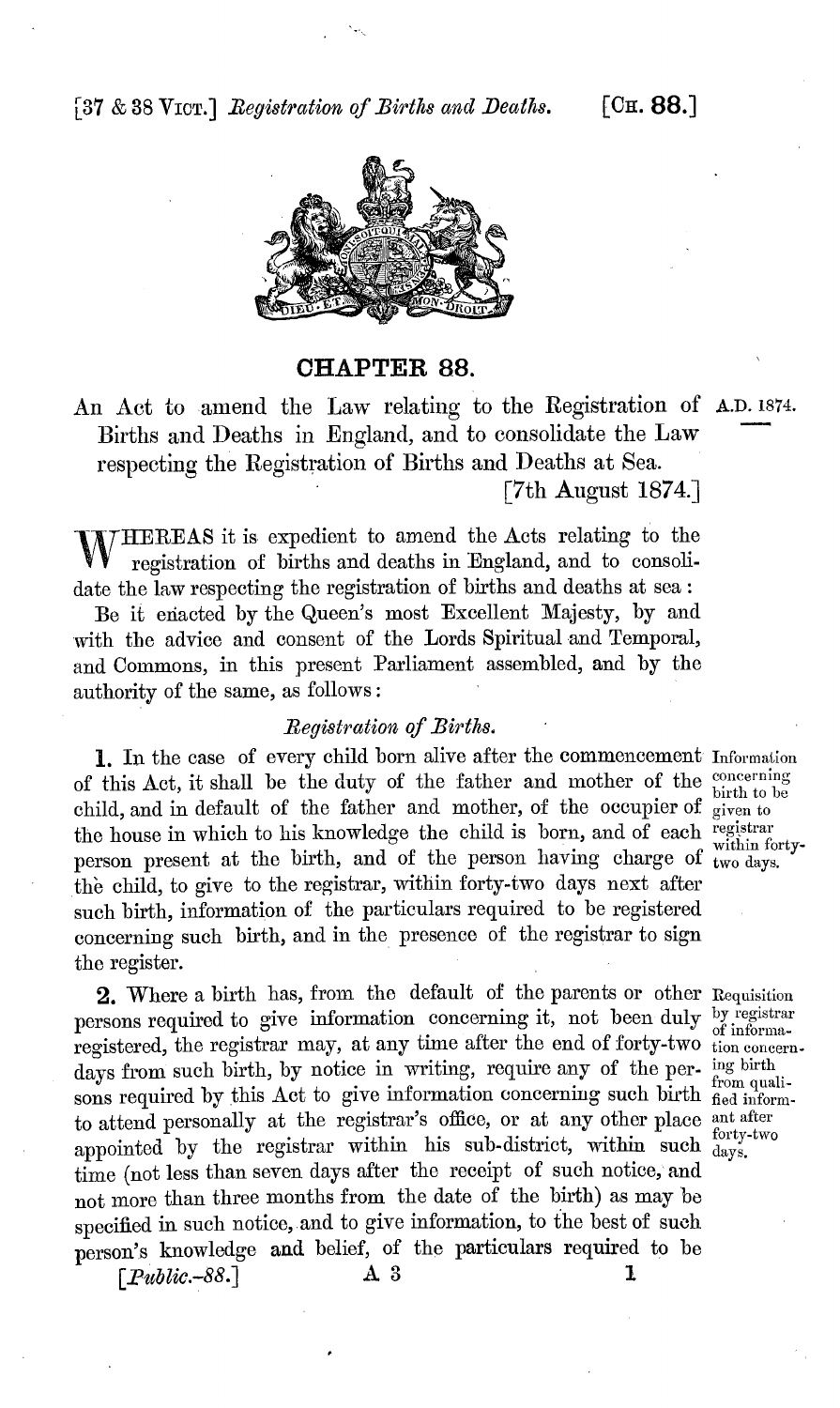Duty of registrar to ascertain and register birth gratis.

A.D. 1874. registered concerning such birth, and to sign the register in the presence of the registrar ; and it shall be the duty of such person, unless the birth is registered before the' expiration of the time specified in such requisition, to comply with such requisition.

Information 3. In case any living new-born child is found exposed, it shall<br>respecting be the dutre of our newsen finding such obild and of any person in respecting be the duty of any person finding such child, and of any person in born child to whose charge such child may be placed, to give, to the best of 'his<br>be given to knowledge and belief to the registrar within seven days after the be given to knowledge and belief, to the registrar, within seven days after the finding of such child, such information of the particulars required to be registered concerning the birth of such child as the informant possesses, and in the presence of the registrar to sign the register.

> 4. It shall be the duty of the registrar to inform himself carefully of every birth which happens within his sub-district, and upon receiving personally from the informant at any time within three months from the date of the birth of any child or the finding of any living new-born child information of the particulars required to be registered concerning the birth of such child, forthwith in the prescribed form and manner to register the birth and the said particulars (if not previously registered), without fee or reward from the informant, except that if, in pursuance of a written requisition, he registers the same at the residence of the person making such requisition or at the house in which the birth took place, be shall, unless the birth took place in a public institution, be entitled to the appointed fee.

> 5. After the expiration of three months next after the birth of any child, a registrar shall not register such birth, except as in this section provided; that is to say, in case the birth of any child has not been registered in accordance with the Births and Deaths Registration Acts, 1836 to 1874, the registrar may, after three and not later than twelve months next after the birth, by notice in writing, require any of the persons required by this Act to give information concerning the birth to attend personally at the district register office, within such time (not less than seven days after the receipt of the notice, and not more than twelve months after the date of the birth) as may be specified in the notice, and make before the superintendent registrar a solemn declaration, according to the best of the declarant's knowledge and belief, of the particulars required to be registered concerning the birth, and sign the register in the presence of the registrar and superintendent registrar; and upon any of the said persons attending before a registrar and superintendent registrar, whether in pursuance of a requisition or not, and making such a declaration as aforesaid, and giving information concerning the birth, the registrar shall then, and

> > $\lambda \rightarrow 0$

 $\label{eq:2} \frac{1}{2}\left\langle \left( \frac{1}{2} \sum_{i=1}^n \left( \frac{1}{2} \sum_{i=1}^n \left( \frac{1}{2} \sum_{i=1}^n \frac{1}{2} \right) \right) \right) \right\rangle$ 

Registry after expiration of three months from birth.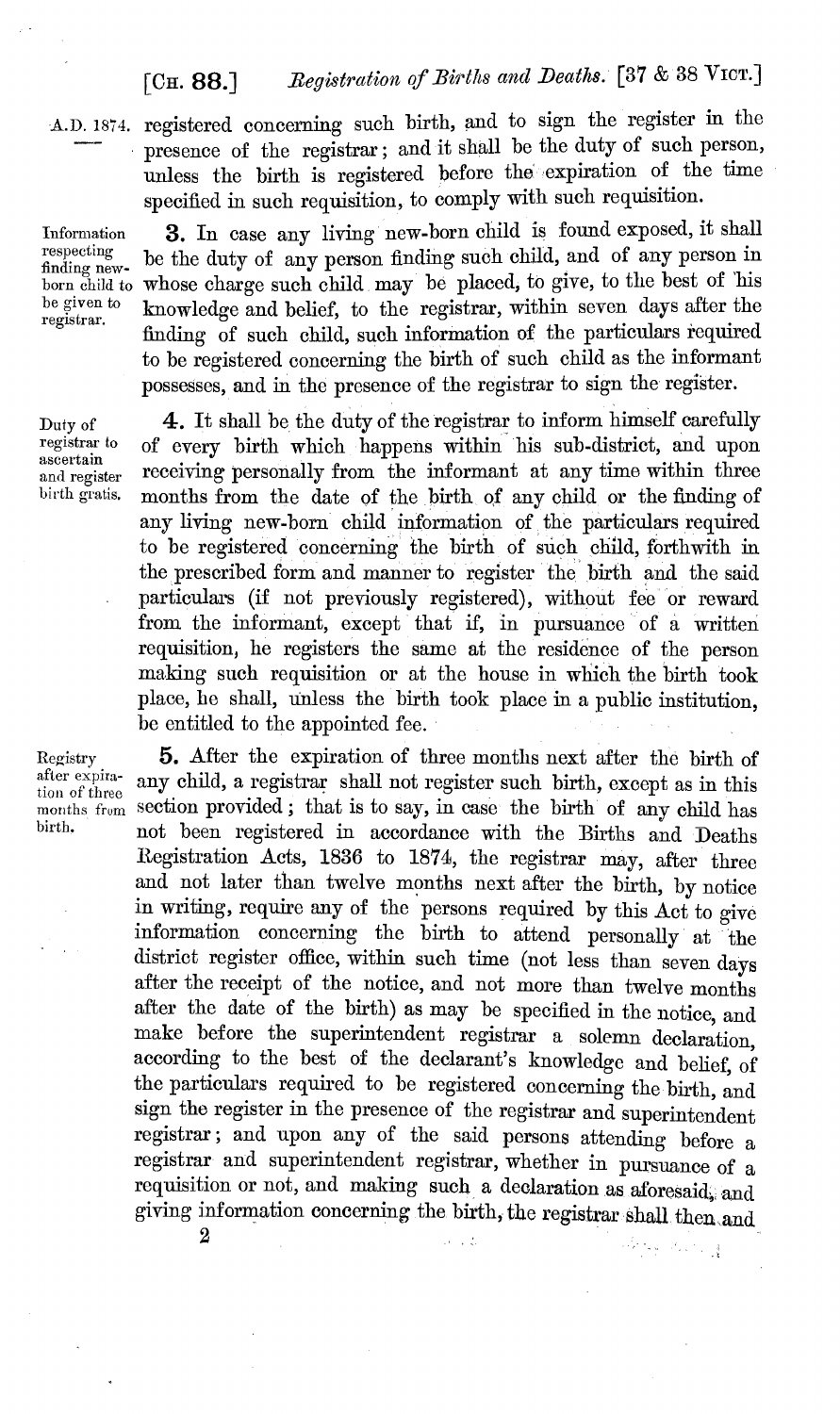there, in the presence of such superintendent registrar, register A.D. 1874.

the birth according to the information of the declarant, and the superintendent registrar before whom the declaration is made shall, as well as the registrar and declarant, sign the entry of the birth.

After the expiration of twelve months next after the birth of any child, that birth shall not be registered except with the written authority of the Registrar General for registering the same, and except in accordance with the prescribed rules, and the fact of such  $\cdot$ authority having been given shall be entered in the register.

Every person who registers or causes to be registered the birth of any child in contravention of this section shall be liable to a penalty not exceeding ten pounds.

6. Any person required by this Act to give information con-Registry of cerning a birth, who removes before such birth is registered out of  $\frac{\text{birth out of}}{\text{the sub-dis-}}$ the sub-district in which such birth has taken place, may, within trict in case three months after such birth, give the information by making and signing in the presence of the registrar of the sub-district in which he resides a declaration in writing of the particulars required to be registered concerning such birth ; and such registrar on payment of the appointed fee shall receive and attest the declaration and send the same to the registrar of the subdistrict in which the birth took place ; and the last-mentioned registrar shall, in the prescribed manner, enter the birth in the register ; and the entry so made shall be deemed, for the, purposes of the Births and Deaths Registration Acts, 1836 to 1874, to have been signed by the person who signed the declaration.

A person making a declaration in pursuance of this section in the case of any birth shall be deemed to have complied with the provisions of this Act as to giving information concerning that birth, and with any requisition of the registrar made under this Act within the said three months to attend and give information concerning that birth.

7. In the case of an illegitimate child no person shall, as father Saving for of such child, be required to give information under this Act father of concerning the birth of such child, and the registrar shall not child. enter in the register the name of any person as father of such child, unless at the joint request of the mother and of the person acknowledging himself to be the father of such child, and such person shall in such case sign the register, together with the mother.

8. When the birth of any child has been registered and the Registration name, if any, by which it was registered is altered, or if it was registered without a name, when a name is given to it, the alteration of parent or guardian of such child, or other person procuring such name.<br> $A_4$   $B$ 

the sub-disof removal.

illegitimate  $\begin{array}{l} \text{father of} \ \text{aligned} \ \text{children} \ \text{child.} \end{array}$ 

of name of child or of

 $\mathbf{A}$  4 3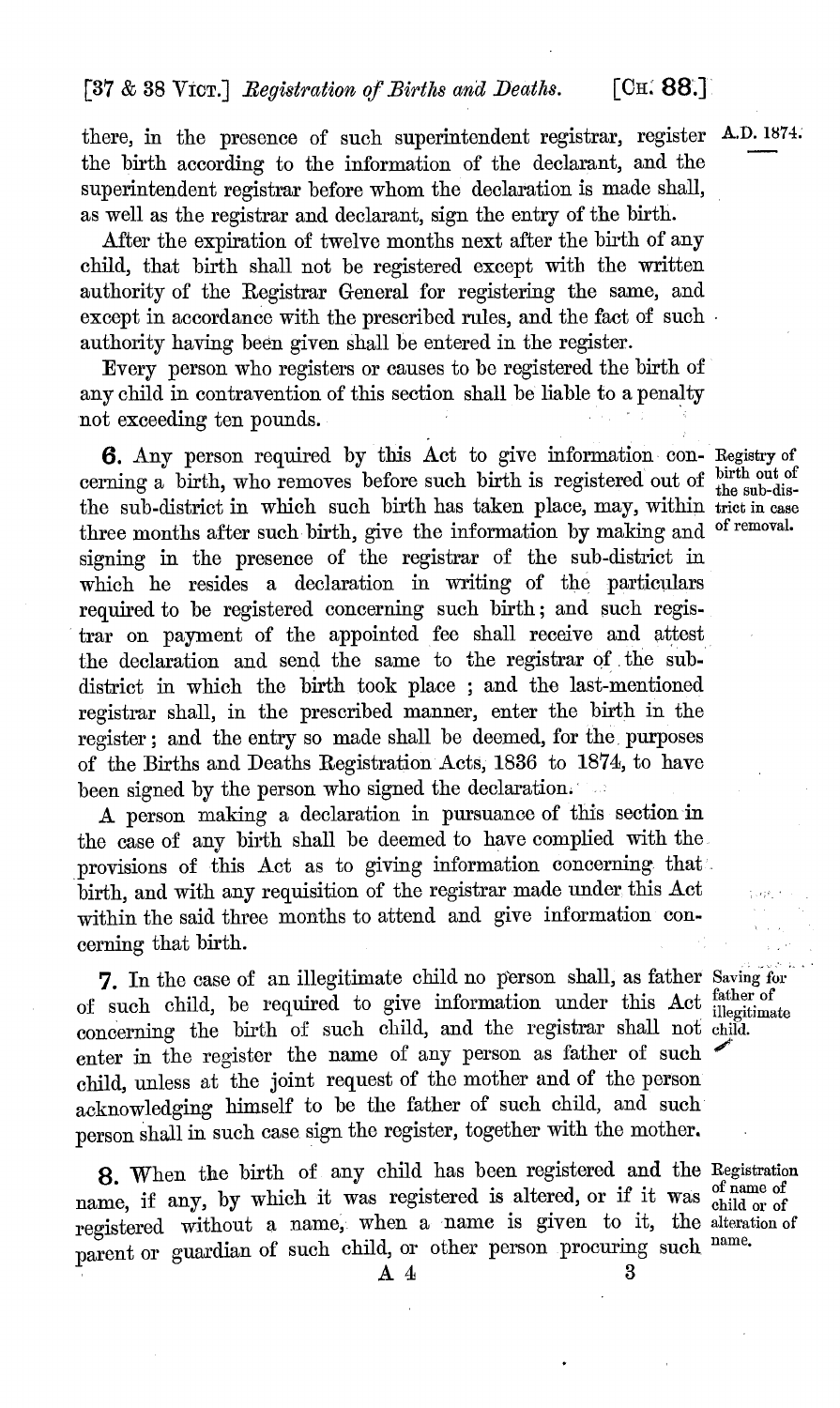# [CH. 88.] Registration of Births and Deaths. [37 & 38 VICT.]

A.D. 1874. name to be altered or given, may, within twelve months next after the registration of the birth, deliver to the registrar or superintendent registrar such certificate as herein-after mentioned, and the registrar or superintendent registrar, upon the receipt of that certificate, and on payment of the appointed fee, shall, without any erasure of the original entry, forthwith enter in the register book the name mentioned in the certificate as having been given to the child, and having stated upon the certificate the fact of such entry having been made, shall forthwith send the certificate to the Registrar General, together with a certified copy of the entry of the birth with the name so added.

The certificate shall be in the form given in the first schedule to this Act, or as near thereto as circumstances admit, and shall be signed by the minister or person who performed the rite of baptism upon which the name was given or altered, or, if the child is not baptized, shall be signed by the father, mother, or guardian of the child, or other person procuring the name of the child to be given or altered.

Every minister or person who performs the rite of baptism shall deliver the certificate required by this section on demand, on payment of a fee not exceeding one shilling.

The provisions of this section shall apply with the prescribed modifications in the case of births at sea, of which a return is sent to the Registrar General of Births and Deaths in England.

### Registration of Deaths.

Registry of  $\bullet$  9. The death of every person dying in England after the comdeath and mencement of this Act, and the cause of such death, shall be regisdeath. tered by the registrar in the manner directed by the Births and Deaths Registration Acts, 1836 to 1874.

Information  $\mathbf{I}$ **O**. When a person dies in a house after the commencement of concerning this Act it shall be the duty of the negrest relatives of the concerning this Act, it shall be the duty of the nearest relatives of the death where deceased dies deceased present at the death, or in attendance during the last deceased dies deceased present at the death, or in attendance during the last<br>in a house. illness of the deceased and in default of such relatives of events illness of the deceased, and in default of such relatives, of every other relative of the deceased dwelling or being in the same sub-district as the deceased, and in default of such relatives, of each person present at the death, and of the occupier of the house in which, to his knowledge, the death took place, and in default of the persons herein-before in this section mentioned, of each inmate of such house, and of the person causing the body of the deceased person to be buried, to give, to the best of his knowledge and belief, to the registrar, within the five days next following the day of such death, information of the particulars required to be registered concerning such death, and in the presence of the registrar to sign the register.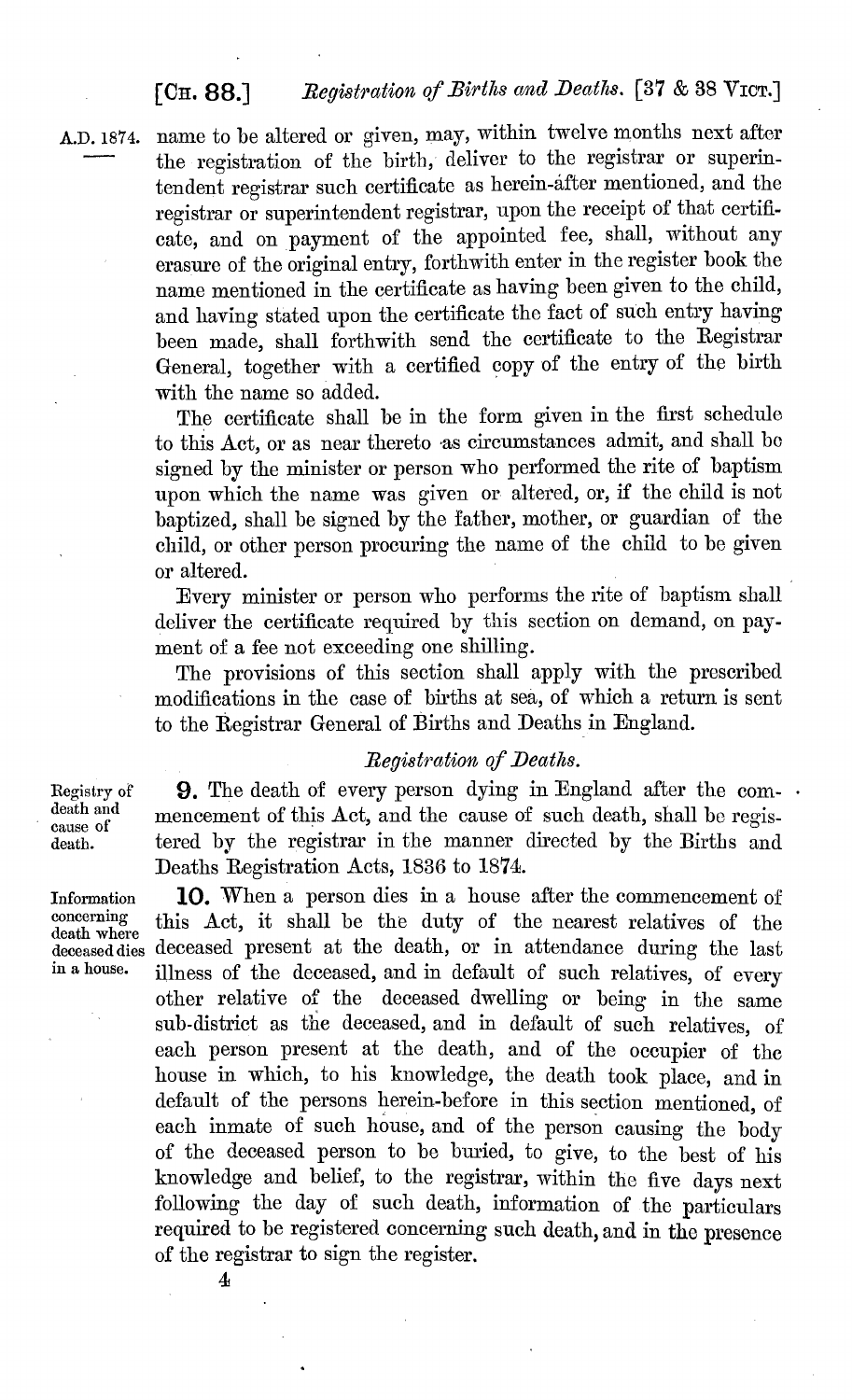11. Where a person dies in a place which is not a house, or a A.D. 1874. dead body is found elsewhere than in a house, it shall be the Information duty of every relative of such deceased person having knowledge concerning of any of the particulars required to be registered concerning the deceased dies death, and in default of such relative, of every person present at not in a. the death, and of any person finding, and of any person taking charge of the body,, and of the person causing the body to be buried, to give to the registrar, within the five days next after the death or the finding, such information of the particulars required to be registered concerning the death as the informant possesses, and in the presence of the registrar to sign the register.

12. If a person required to give information concerning any death Notice presends to the registrar a written notice of the occurrence of the  $\frac{\text{immary to}}{\text{information}}$ death, accompanied by such medical certificate of the cause of the death as is required by this Act to be delivered to a registrar, the information of the 'particulars required by the Births and Deaths Registration Acts, 1836 to 1874, to be registered concerning the death need not be given within the said five days, but shall, notwithstanding such notice, be given within fourteen days next after the day of the death by the person giving such notice, or some other person required by this Act to give the information.

13. Where any death has from the default of the persons required Requisition to give information concerning it not been registered, the registrar by registrar may, at any time after the expiration of fourteen days and within tion concerntwelve months from the day of such death or from the finding of the  $\frac{ing\ death}{from\ quality}$ twelve months from the day of such death or from the finally of the from quali-<br>dead body elsewhere than in a house, by notice in writing, require fied informany person required by this Act to give information concerning such death to attend personally at the registrar's office, or at any other place appointed by the registrar within his sub-district, within such time (not less than seven days after the receipt of the notice, nor more than twelve months after the death or finding of the dead body) as may be specified in the notice, and to give the said information to the best of the informant's knowledge and belief, and to sign the register in the presence of the registrar ; and it shall be the duty of such person, unless the death is registered before the expiration of the time specified in the requisition, to comply with the requisition.

14. It shall be the duty of the registrar to inform himself care- Duty of fully of every death which happens within his sub-district, and upon register receiving personally from the informant at any time within twelve death gratis. months after the date of any death, or of the finding of any dead body, information of the particulars required to be registered concerning the death from any person required by this Act to give the same, forthwith in the prescribed form and manner to register 5

death where

from quali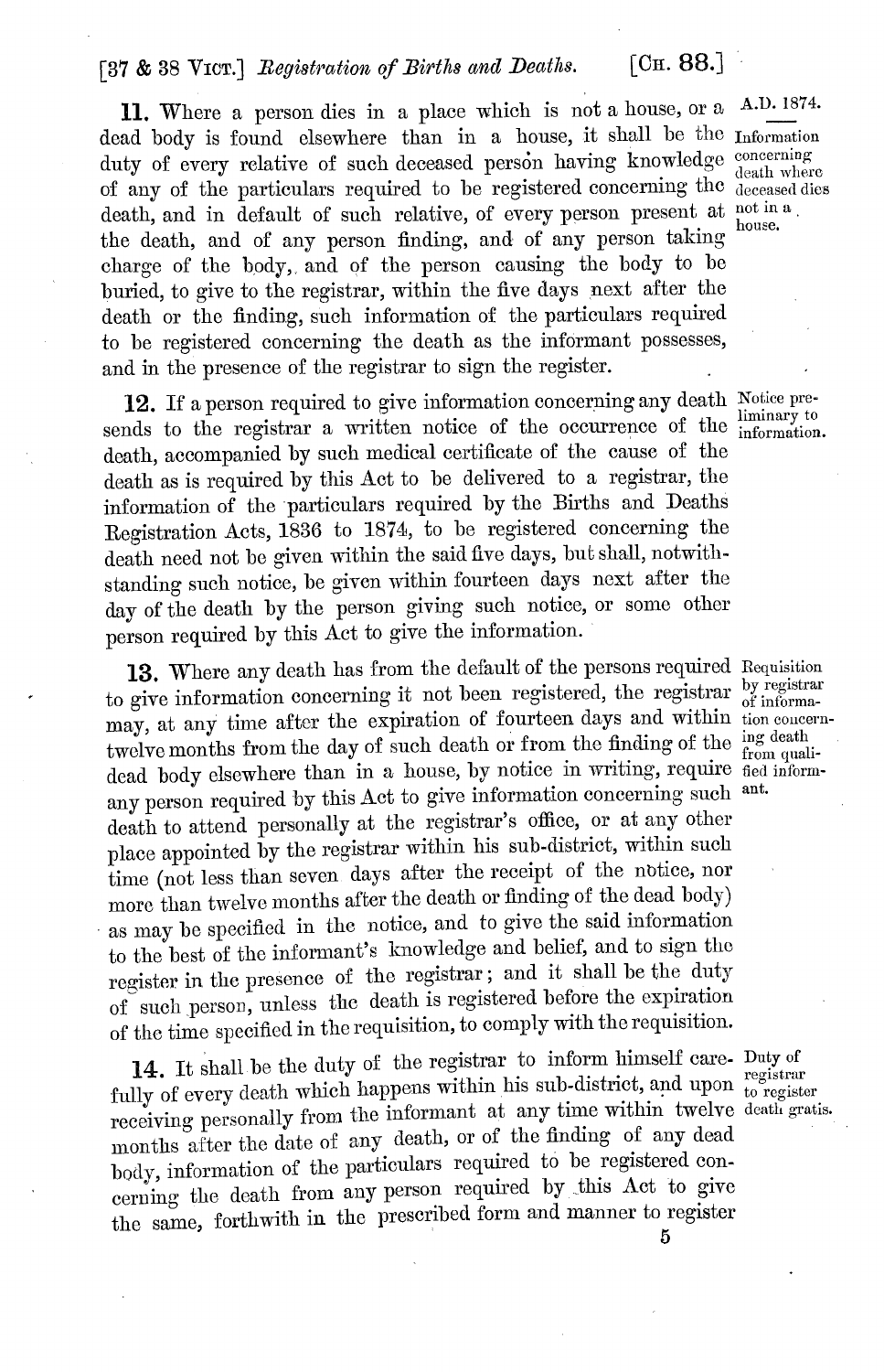[CH. 88.] Registration of Births and Deaths. [37 & 38 VICT.]

A.D. 1874. the death and the said particulars, (if not previously registered,) without fee or reward from the informant, except that if, in pursuance of a written requisition, he registers the same at the residence of the person making such requisition, or at the house where the deceased died, he shall, unless the death took place in a public institution, be entitled to the appointed fee.

after twelve<br>months.

Death not to  $15$ . After the expiration of twelve months next after any death, be registered on after the finding of any dead holy elsewhere than in a house, that or after the finding of any dead body elsewhere than in a house, that death shall not be registered, except with the written authority of the Registrar General for registering the same, and except in accordance with the prescribed rules, and the fact of such authority having been given shall be entered in the register.

> Every person who registers or causes to be registered any death in contravention of this section shall be liable to a penalty not exceeding ten pounds.

tion by

Furnishing  $16.$  Where an inquest is held on any dead body the jury shall of information inquire of the particulars required to be registered concerning the inquire of the particulars required to be registered concerning the coroner. death, and the coroner shall send to the registrar, within five days after the finding of the jury is given, a certificate under his hand, giving information concerning the death and specifying the finding of the jury with respect to the said particulars, and to the cause of death, and specifying the time and place at which the inquest was held, and the registrar shall in the prescribed form and manner enter the death and particulars. If the death has been previously registered the said particulars shall be entered in the prescribed manner without any alteration of the original entry.

Where an inquest is held on any dead body no person shall, with respect to such dead body or death, be liable to attend upon a requisition of a registrar, or be subject to any penalty for failing to give information in pursuance of any other provision of this Act.

### Burials.

Coroner's order and registrar's certificate for burial.

17. A coroner, upon holding an inquest upon any body, may, if he thinks fit, by order under his hand authorise the body to be buried before registry of the death, and shall give such order to the relative of the deceased or other person who causes the body to be buried, or to the undertaker or other person having charge of the funeral ; and, except upon holding an inquest, no order, warrant, or other document for the burial of any body shall be given by the coroner.

The registrar, upon registering any death or upon receiving a written requisition to attend at a house to register a death, or upon receiving such written notice of the occurrence of a-death, accom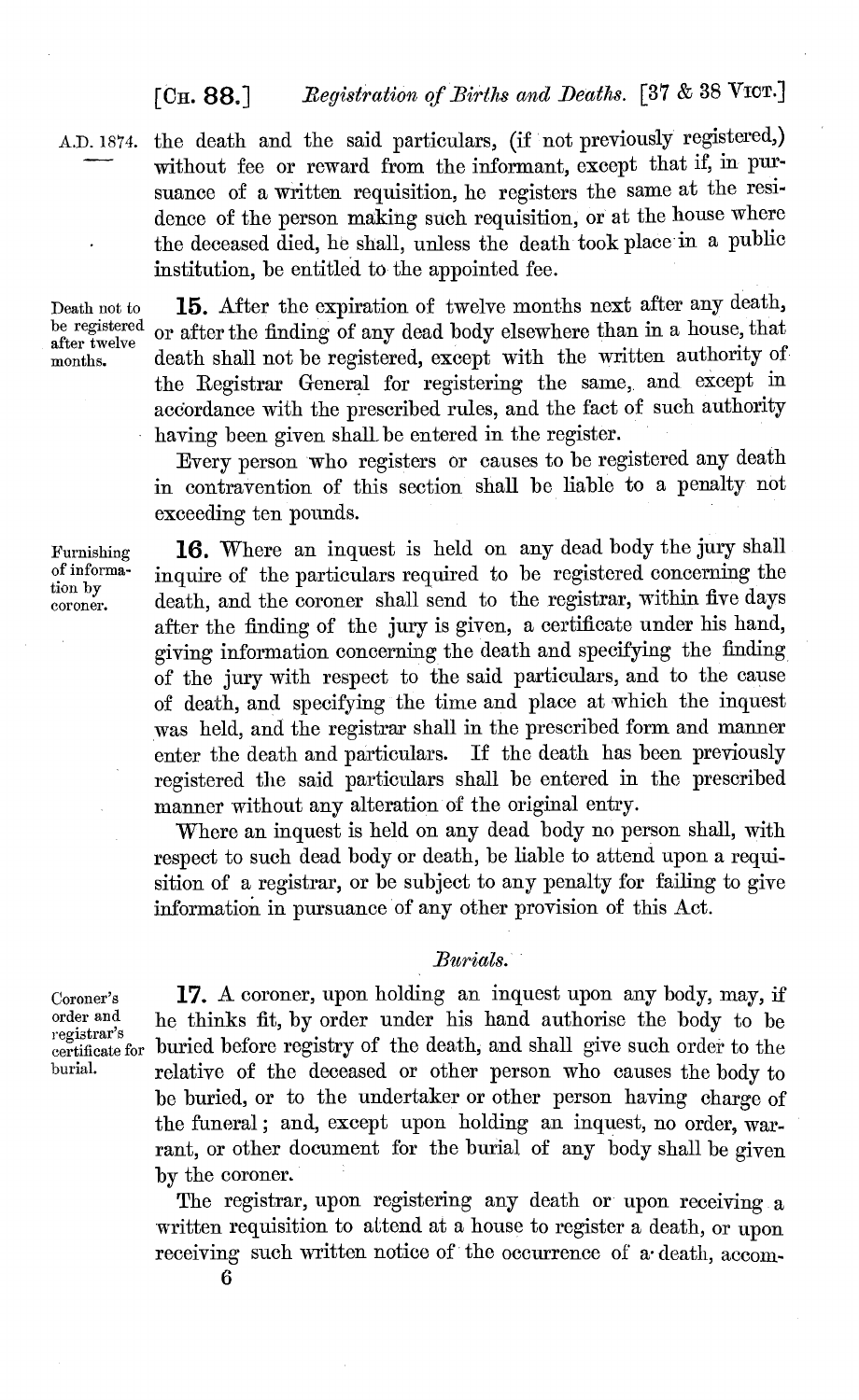paned by a medical certificate as is before provided by this Act, shall A.D. 1874. forthwith, or as soon after as he is required, give, without fee or reward, either to the person giving information concerning the death or sending the requisition or notice, or to the undertaker or other person having charge of the funeral of the deceased, a certificate under his hand that he has registered or received notice of the death, as the case may be.

Every such order of the coroner and certificate of the registrar shall be delivered to the person who buries or performs any funeral or religious service for the burial of the body of the deceased ; and any person to whom such order or. certificate was given by the coroner or registrar who fails so to, deliver or cause to be delivered the same shall be liable to a penalty not exceeding forty shillings.

The person who buries or performs any funeral or religious service for the burial of any dead body, as to which no order or certificate under this section is delivered to him, shall, within seven days after the burial, give notice thereof in writing to the registrar, and if he fail so to do shall be liable to a penalty not exceeding ten pounds.

**18.** A person shall not wilfully bury or procure to be buried the Burial of  $\frac{1}{2}$  of example are decessed body of any deceased child as if it were still-born.

A person who has control over or ordinarily buries bodies in any still-born. burial ground shall not permit to be buried in such burial ground the body of any deceased child as if it were still-born, and shall not permit to be buried or bury in such burial ground any still-born child before there is delivered to him either.-

- $(a_1)$  A written certificate that such child was not born alive, signed by a registered medical practitioner who was in attendance at the birth or has examined the body of such child ; or
- (b.) A declaration signed by some person who would, if the child had been born alive, have been required by this Act to give information concerning the birth, to the effect that no registered medical practitioner was present at the birth, or that his certificate cannot be obtained, and that the child was not born alive ; or

(c.) If there has been an inquest, an order of the coroner.

Any person who acts in contravention of this section shall be liable to a penalty not exceeding ten pounds.

19. Where there is in the coffin in which any deceased person Notice where is brought for burial the body of any other deceased person, or the coffin contains more body of any still-born child, the undertaker or other person, who than one has charge of the funeral shall deliver to the person who buries body.

7

children as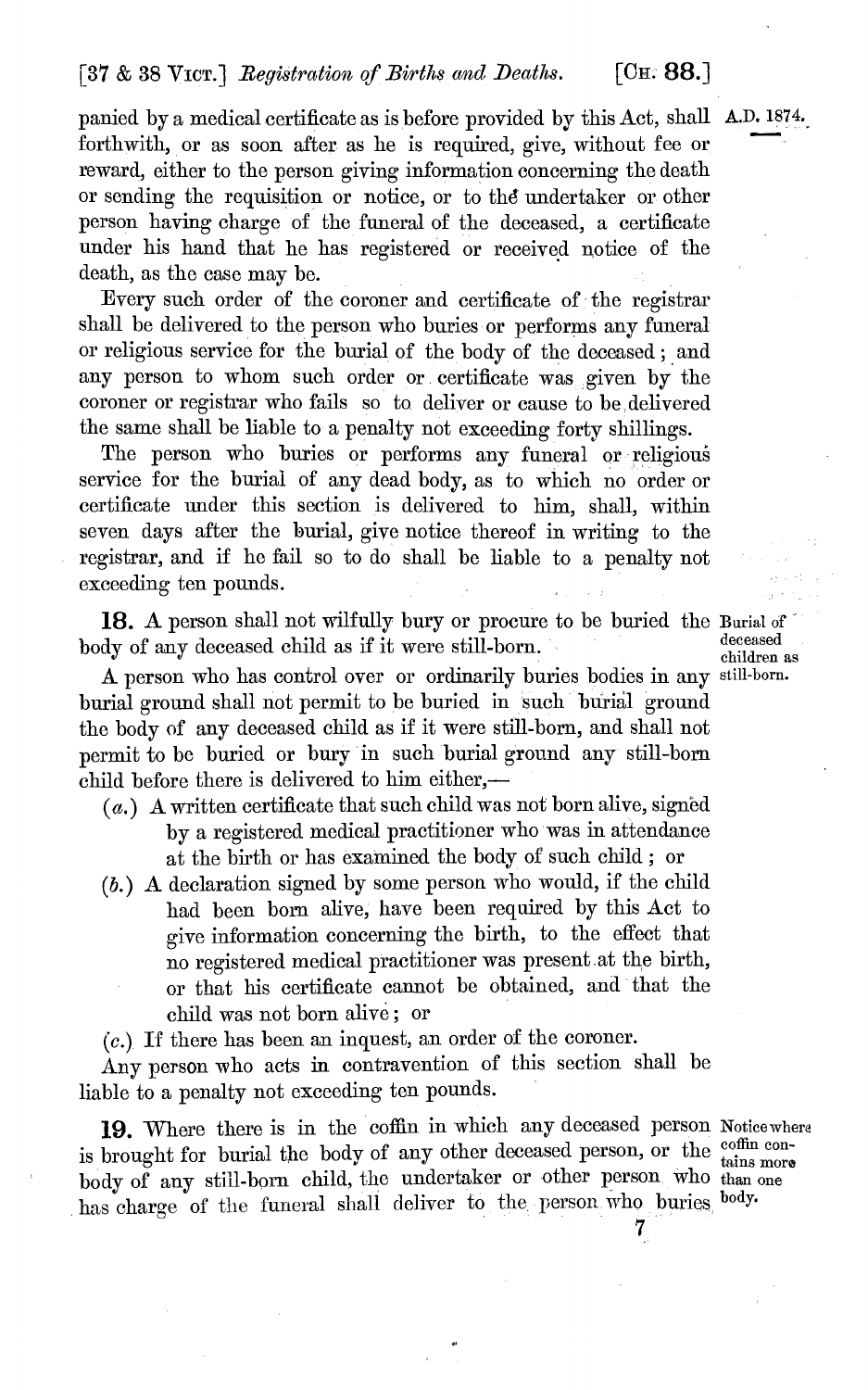A.D. 1874. or performs any funeral or religious service for the burial of such body or bodies notice in writing signed by such undertaker or other person, and stating to the best of his knowledge and belief with respect to each such body the following particulars :

- $(a.)$  If the body is the body of a deceased person, the name, sex, and place of abode of the said deceased person ;
- (b.) If the body has been found exposed, and the name and place of abode are unknown, the fact of the body having been so found and of the said particulars being unknown ; and
- (c.) If the body is that of a deceased child without a name, or a still-born child, the name and place of abode of the father, or; if it is illegitimate, of the mother of such child.

Every person who fails to comply with this section shall be liable to a penalty not exceeding ten pounds.

### Certificates of Cause of Death.

20. With respect to certificates of the cause of death, the following provisions shall have effect :

- (1.) The Registrar General shall from time to time furnish to every registrar printed forms of certificates of cause of death by registered medical practitioners, and every registrar shall furnish such forms gratis to any registered medical practitioner residing or practising in such registrar's sub-district :. .
- (2.) In case of the death of any :person who has been attended during his last illness by a registered medical practitioner, that practitioner shall sign and give to some person required by this Act to give information concerning the death a certificate stating to the best of his knowledge and belief the cause of death, and such person shall, upon giving information concerning the death, or giving notice of the death, deliver that certificate to the registrar, and the cause of death as stated in that certificate shall be entered in the register, together with the name of the certifying medical practitioner :
- (3.) Where an inquest is held on the body of any deceased person a medical certificate of the cause of death need not be given to the registrar, but the certificate of the finding of the jury furnished by the coroner shall be sufficient.

If any person to whom a medical certificate is given by a registered medical practitioner in pursuance of this section fails to deliver that certificate to the registrar, he shall be liable to a penalty not exceeding forty shillings.

8

Regulations as to certificates of cause of death.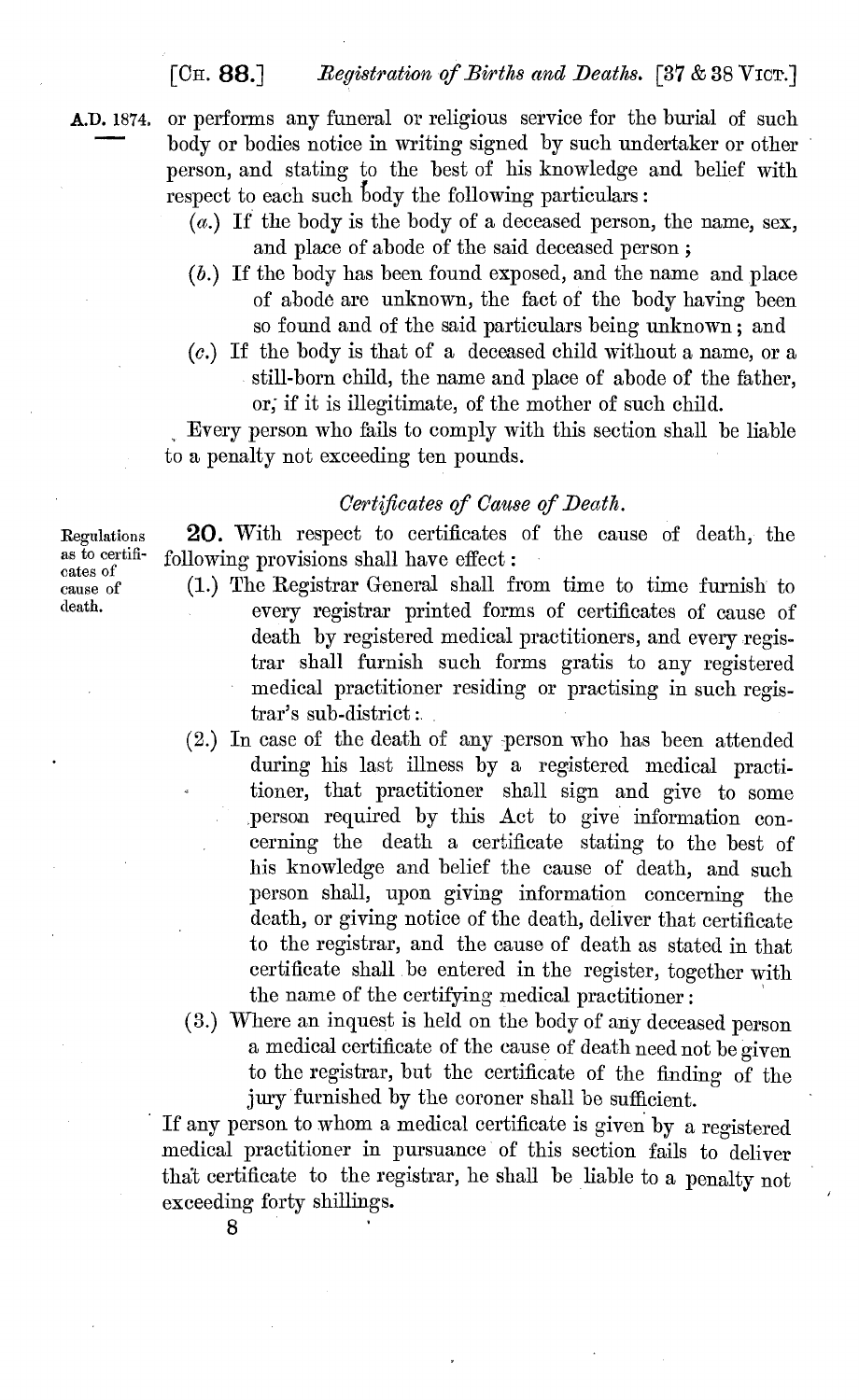### Superintendent Registrars and Registrars.

21. The Registrar General, with the sanction of the Local Alteration Government Board, may from time to time, if it seem to them fit, districts. alter the districts of registrars by the alteration of the boundaries of districts, by the formation of new districts, or by the union of districts, and may take or cause to be taken all measures which seem to them to be necessary for carrying such alteration into effect, and such alteration shall be made and measures taken accordingly.

Where any superintendent registrar or registrar is deprived of his office or part of his emolument by such alteration, formation, or union, or by the operation of any Act now in force, compensation may be awarded to him by the like authorities and in the like manner as compensation may be awarded under the Acts relating to the relief of the poor to any officer of a union who is deprived of his office by reason of a union being dissolved or altered, and the persons by whom and funds from which such compensation is to be paid shall be determined in like manner.

Every change in the district of a registrar shall be published by advertisement or otherwise as the Local Government Board direct as being in their opinion best calculated for giving information to all persons in the district.

Every district of a registrar, whether formed before or after the commencement of this Act, shall be termed a sub-district.

22. Sections ten and eleven of " The Births and Deaths Regis-Extension tration Act, 1837," which relate to uniting any two or more unions, parishes, or places, or any two or more superintendent registrars'  $\frac{1}{ss}$ , 10 and districts into one superintendent registrar's district, and to dividing a 11, to all union, parish, or place, or a superintendent registrar's district into two or more superintendent registrars' districts, shall apply to a union with guardians acting under a Local Act, and to a temporary superintendent registrar's district in like manner as it applies.to a union with guardians acting under "The Poor Law Amendment Act, 1834," and to a superintendent registrar's district which is not temporary.

23. It shall be lawful for any superintendent registrar, subject prosecution to the prescribed rules, to prosecute any person guilty of any offence  $\frac{\text{by super}}{\text{intendent}}$ under the Births and Deaths Registration Acts, 1836 to 1874, registrar. committed within the district of such superintendent registrar ; and the costs incurred by the superintendent registrar in such prosecution, which are not otherwise by law provided for, shall be defrayed out of moneys to be provided by Parliament.

7 Will. 4. & 1 Viet. c. 23<br>ss. 10 and unions.

intendent

districts.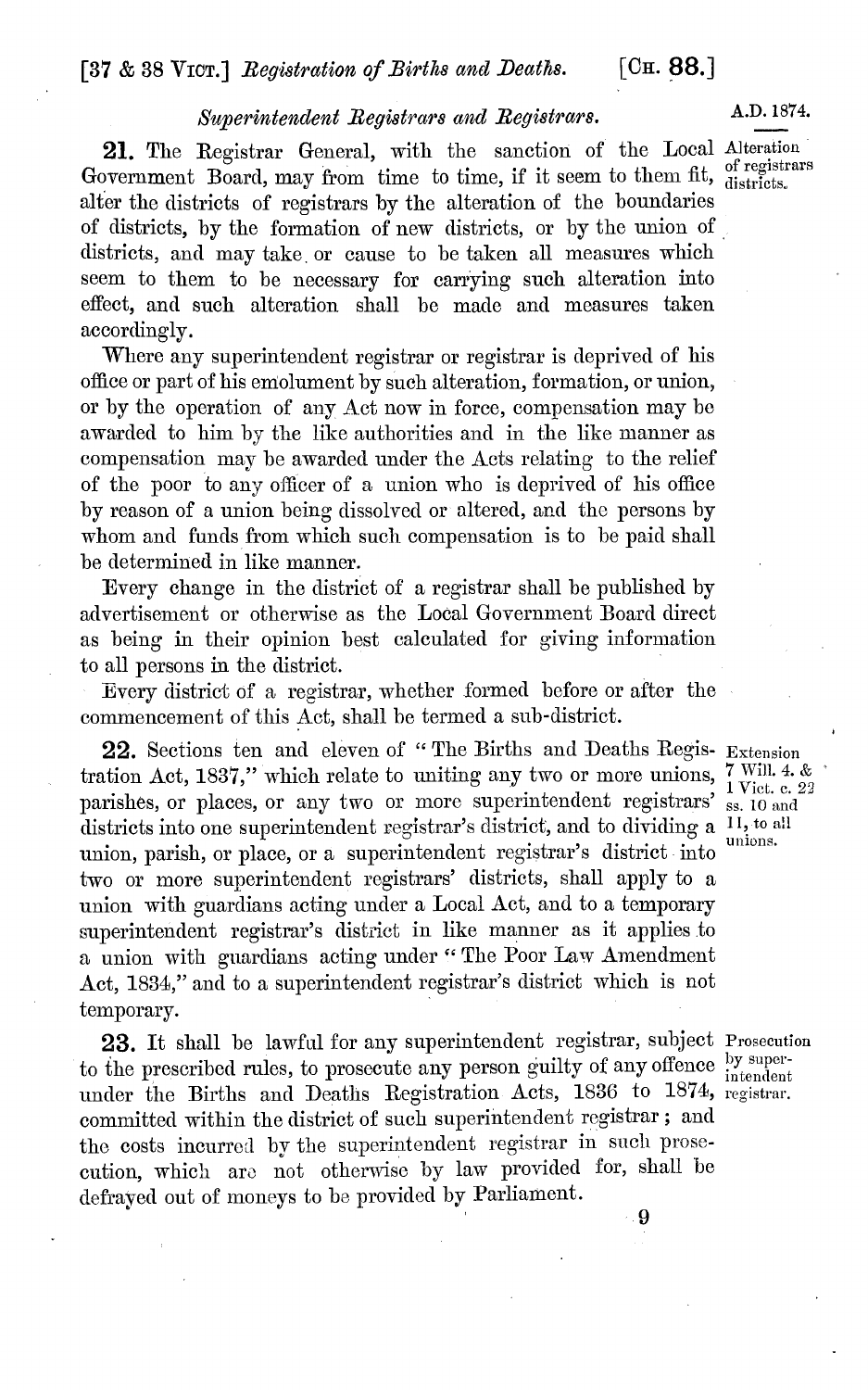# [CH. 88.] Registration of Births and Deaths. [37  $\&$  38 VICT.]

### A.D. 1874.

Appointment of deputy by superintendent registrar and registrar.

24. Every superintendent registrar shall from time to time, by writing under his hand, appoint, with the approval of the Registrar General, a fit person to act as his deputy in case of his illness or unavoidable absence, or in any prescribed case; and every such deputy while so acting shall have all the powers and fulfil all the duties and be subject to all the obligations by the Births and Deaths Registration Acts, 1836 to 1874, or any of them, given to or imposed on the superintendent registrar whose deputy he is.

Such deputy shall hold his office during the pleasure of the superintendent registrar by whom he is appointed, but shall be removable from his office by the Registrar General.

Every superintendent registrar shall be civilly responsible for the acts or omissions of his deputy.

The provisions of this section shall apply to registrars in like manner as if it were enacted with the word registrar substituted for superintendent registrar.

Interim 25. If any superintendent registrar dies, resigns, or otherwise ceases to hold his office, his deputy shall be interim superintendent registrar.

> Every interim superintendent registrar shall act as superintendent registrar and have all the powers and perform all the duties and be subject to all the obligations of a superintendent registrar until another is duly appointed.

> The provisions of this section shall apply to a registrar in like manner as if it were enacted with the substitution of the word registrar for superintendent registrar.

> If a registrar for any sub-district dies, resigns, or otherwise ceases to hold his office, and there, is no interim registrar, then the superintendent registrar shall, when so required by the Registrar General, appoint an interim registrar for such sub-district.

Residence, 26. Every registrar and deputy registrar shall either dwell in<br>office, and or have a known office within the sub-district of which he is office, and or have a known office within the sub-district of which he is station of registrar registrar or deputy registrar.

and deputy Every registrar shall, if so directed by the Registrar General, registrar in sub-district. appoint within or contiguous to his sub-district a station or stations appoint within or contiguous to his sub-district a station or stations as may be directed by the Registrar General. Every such station as may be directed by the Registrar General. shall, for the purposes of the provisions of this Act with respect to the attendance of persons and registration of births and deaths at the office of the registrar, be deemed to be his office.

Every registrar and deputy registrar shall attend at his dwellinghouse or office and at each such station, on the days and at the hours approved by the Registrar General, for the purpose of registering births and deaths.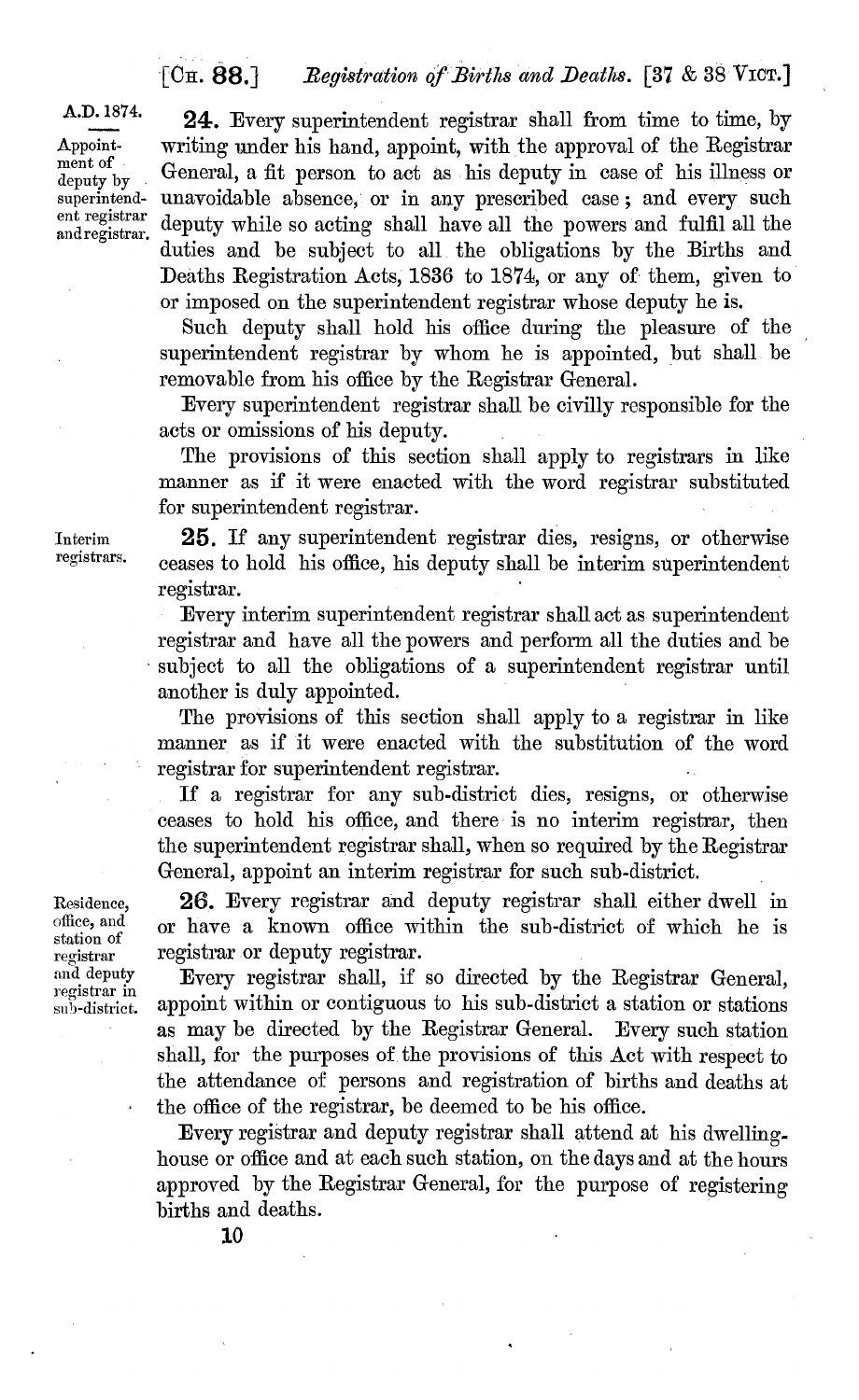Every registrar shall cause to be placed in some conspicuous A.D. 1874. place on or near the outer door of the dwelling-house or office which he has within his sub-district his name, with the addition of registrar for the sub-district for which he. is registrar, and the hours of his attendance as approved by the Registrar General ; and a list of such registrars in any union, with their residences, shall be kept at the workhouse -of such union, and at each police station within such union.

27. Every superintendent registrar and registrar respectively Fees of shall be entitled to the fees specified in the second schedule to superintendthis Act, and every such fee shall be paid to him by the persons and  $\frac{1}{\text{and } \text{regris-}}$ on the occasions pointed out in such schedule, and may be recovered trans. as a debt due to him, and subject to the prescribed rules he may refuse to comply with any application voluntarilymade to him until the fee is paid.

28. Every registrar, when and as required by a sanitary authority, Returns of as defined by the Public Health Act, 1872, shall transmit by post registrars to or otherwise a return, certified under the hand of such registrar to authorities. be a true return, of such of the particulars registered by him concerning any death as may be specified in the requisition of the sanitary authority.

The sanitary authority may supply a form of the prescribed character, for the purpose of the return, and in that case the return shall be made in the form so supplied.

The registrar making such return shall be entitled to a fee of twopence, and to a further fee of twopence for every death entered in such return, which fee shall be paid by the authority requiring the return.

**29.** Where the age of any child is required to be ascertained or Certificates proved for any purpose connected with the elementary education or employment in labour of such child, any school board or any schoolboards managers appointed by a school board, or any persons managing a and of public public elementary school, or any of Her Majesty's inspectors of schools. schools, may issue a written requisition in the prescribed form, and stating the prescribed particulars as to the child.

The person to whom such requisition is given shall, on delivery thereof and payment of a fee of one shilling, be entitled to obtain <sup>a</sup> certified copy under the hand of the registrar or superintendent registrar of the entry in the register of the birth of the child named in the requisition.

30. A registrar shall, upon demand made at the time of regis- Certificate tering any birth by the person giving the information concerning  $\frac{d}{dx}$  having been<br>registered. registered.

purposes of

sanitary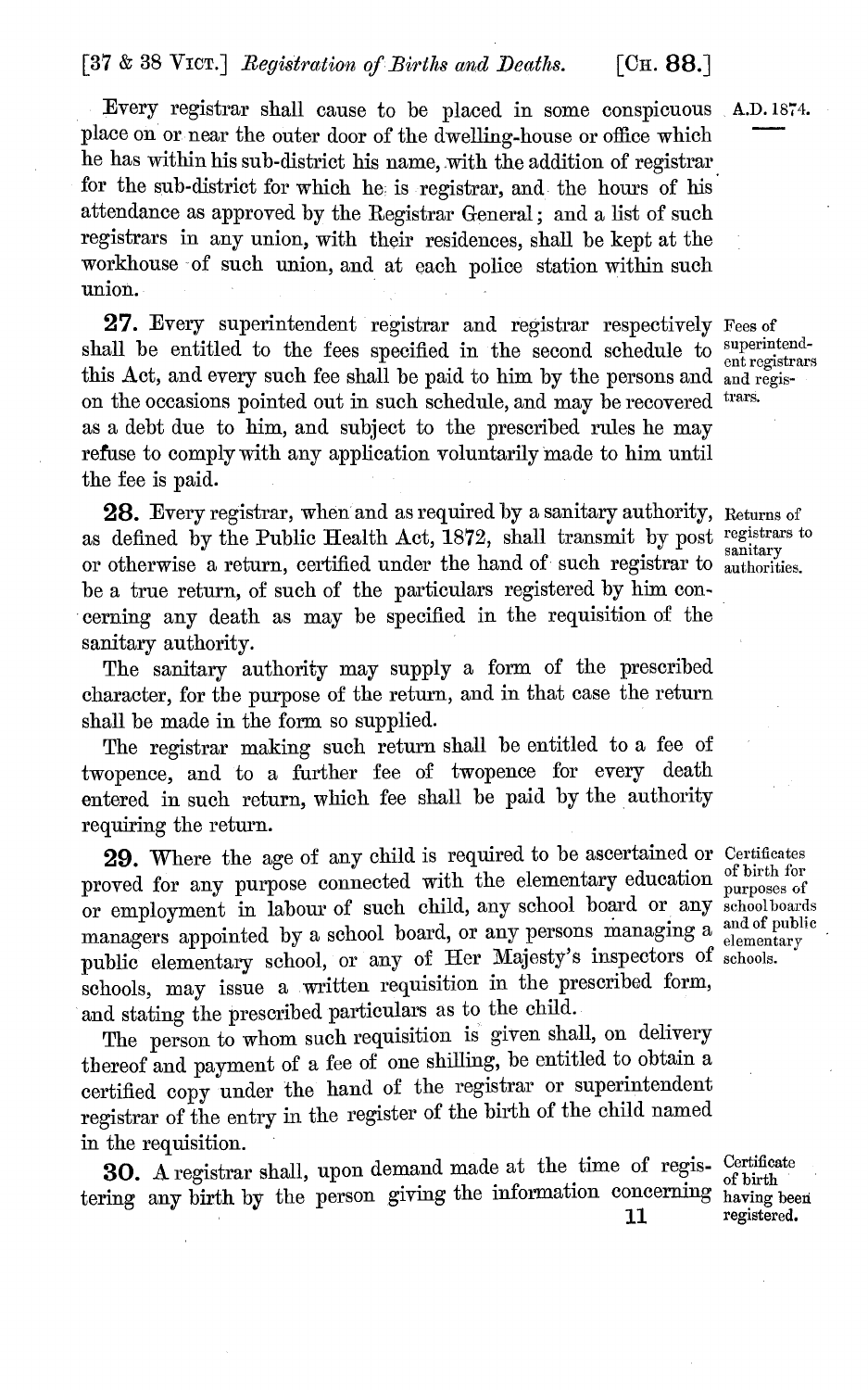to such person a certificate under his hand, in the prescribed form, of

having registered that birth.

A.D. 1874. the birth, and upon payment of a fee not exceeding threepence, give

Remunera- **31.** The payment to the registrar under section twenty-nine-of<br>tion of<br>the payment of the first tion of the principal Act of two shillings and sixpence for each of the first twenty entries of births and deaths in every year which he has registered shall be paid to him for each of the first twenty entries of births and deaths in each quarterly account made out and verified in manner directed by that Act.

Supply of 32. The Registrar General shall supply to every superintendent forms and registrar suitable forms wherein to make indexes of the register forms and registrar suitable forms wherein to make indexes of the register making of books in his office, and such superintendent registrar shall cause such books in his office, and such superintendent registrar shall cause such indexes to be made and to be kept with the other records of his office.

> All such indexes, whether made 'before or 'after the commencement of this Act, shall be kept by the superintendent registrar with the records of his office, and shall be delivered with the same to his successor in office, as directed by the principal Act.

> Every person shall be entitled at all reasonable hours to search the said indexes, and to have a certified copy of any entry or entries in the said register books under the hand of the superintendent registrar on payment in each case of the appointed fee.

Providing 33. The guardians of any union acting under a Local Act shall<br>of register the same optication of providing and upholding of register be subject to the same obligation of providing and upholding fireproof register offices as guardians of a union acting under the Poor repositories. Law Amendment Act, 1834, are subject to under section nine of  $4 \& 5 \text{ W}$ .  $\frac{4}{x}$  &  $\frac{5}{y}$  W. 4. the principal Act.

Every register office of a district formed before or after the commencement of this Act shall be provided by the guardians, at the expense of their common fund, with a suitable fireproof repository or iron boxes for the safe custody of the registers, made according to the plan and placed in the office approved by the Registrar General.

Until a register office, as approved by the. Registrar General, is provided by the guardians in any superintendent registrar's district, the superintendent registrar shall appropriate some fit room, to be approved by the Registrar General, as a temporary register office. Such guardians shall pay a reasonable rent for the said room out of their common fund to the superintendent registrar.

unions to

Each of 34. Where any union, parish, or place is united to any other<br>united union parish, or place under section ten of the Births and Deaths union, parish, or place under section ten of the Births and Deaths unions to Registration Act, 1837, as amended by this Act, the guardians expense of acting for each union, parish, or place so united as aforesaid shall acting for each union, parish, or place so united as aforesaid shall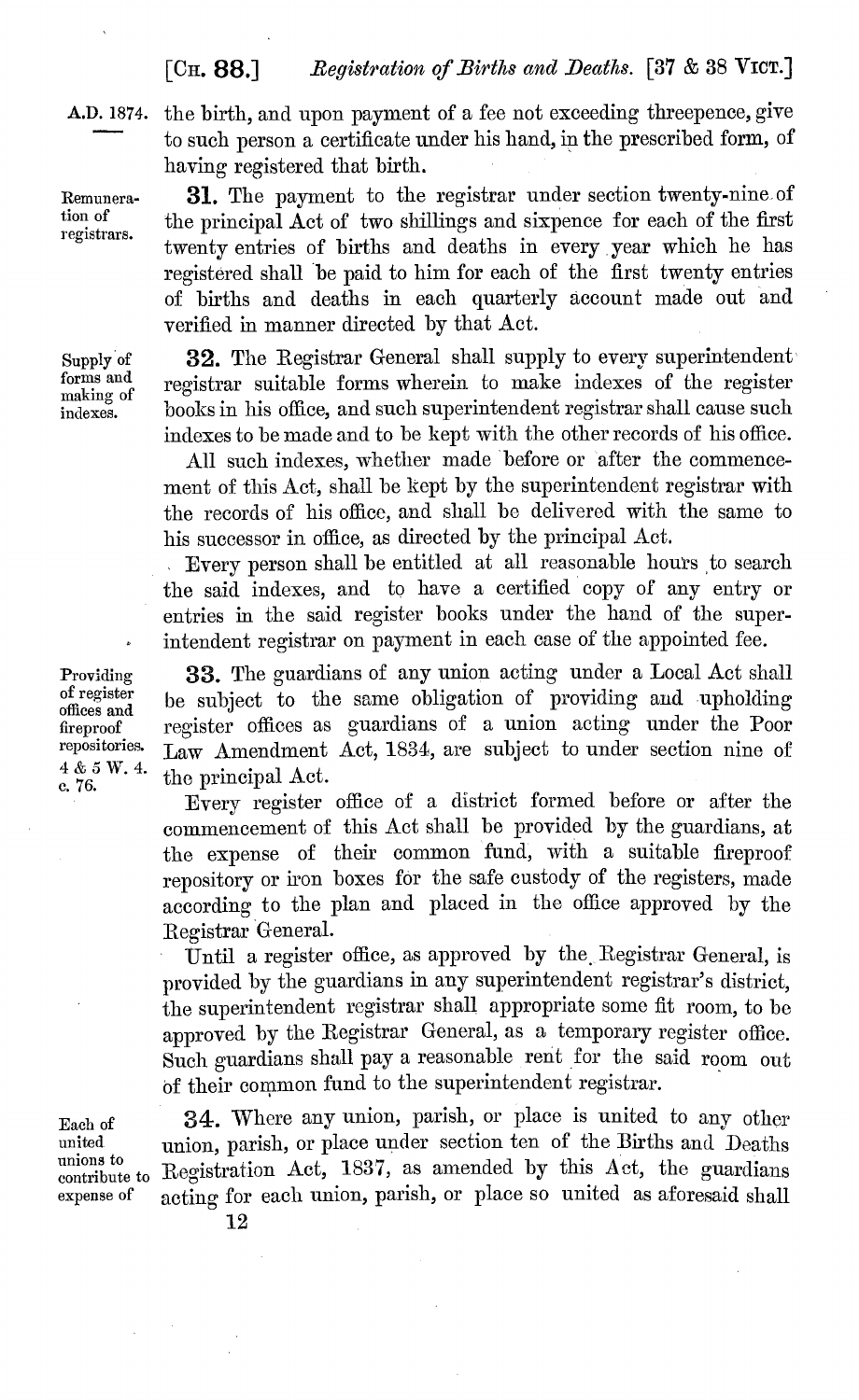contribute to the expense of providing and upholding a register office in proportion to the population of each such union, parish, or place, as ascertained by the last published census for the time being.

35. Every registrar who refuses or without reasonable cause Penalty for omits to register any birth or death or particulars concerning which register or information has been tendered to him by an informant, and which loss of he ought to register, and every person having the custody of any register book of births and' deaths who carelessly loses or injures or allows the injury of the same, shall be liable to a penalty not exceeding fifty pounds.

### Correction of Errors.

**36.** With regard to the correction of errors in registers of births Correction of errors in and deaths, it shall be enacted as follows : of errors in the of errors in the state of errors in the state of errors in the state of errors in the state of errors in the state of errors in the state of errors in the state

- $r(1)$ . No alteration in any such register shall be made except as authorised by this Act :
- (2.) Any clerical error which may from time to time be discovered in any such register may be corrected by any person authorised in that behalf by the Registrar General, subject to the prescribed rules:
- (3.) An error of fact or substance in any such register may be corrected by entry in the margin (without any alteration of the original entry) by the officer having the custody of the register, upon payment of the appointed fee and upon production to him by the person requiring such error to be corrected of a statutory declaration setting forth the nature of the error and the true facts of the case, and made by two persons required by this Act to give information concerning the birth or death with reference to which the error has been made, or in default, of such persons then by two credible persons having knowledge of the truth of the case :
- (4.) Where an error of fact or substance (other than an error relating to the cause of death) occurs in the information given by a coroner's certificate concerning a dead body upon which he has held an inquest, the coroner, if satisfied by evidence on oath or statutory declaration that such error exists, may certify under his hand to the officer having the custody of the register in which such information is entered the nature of the error and the true facts of the case as ascertained by him on such evidence, and the error may thereupon be corrected by such officer in the  $hli\epsilon$   $\approx$  13  $[Public.-88.]$  B

registration office.

register or loss of registers.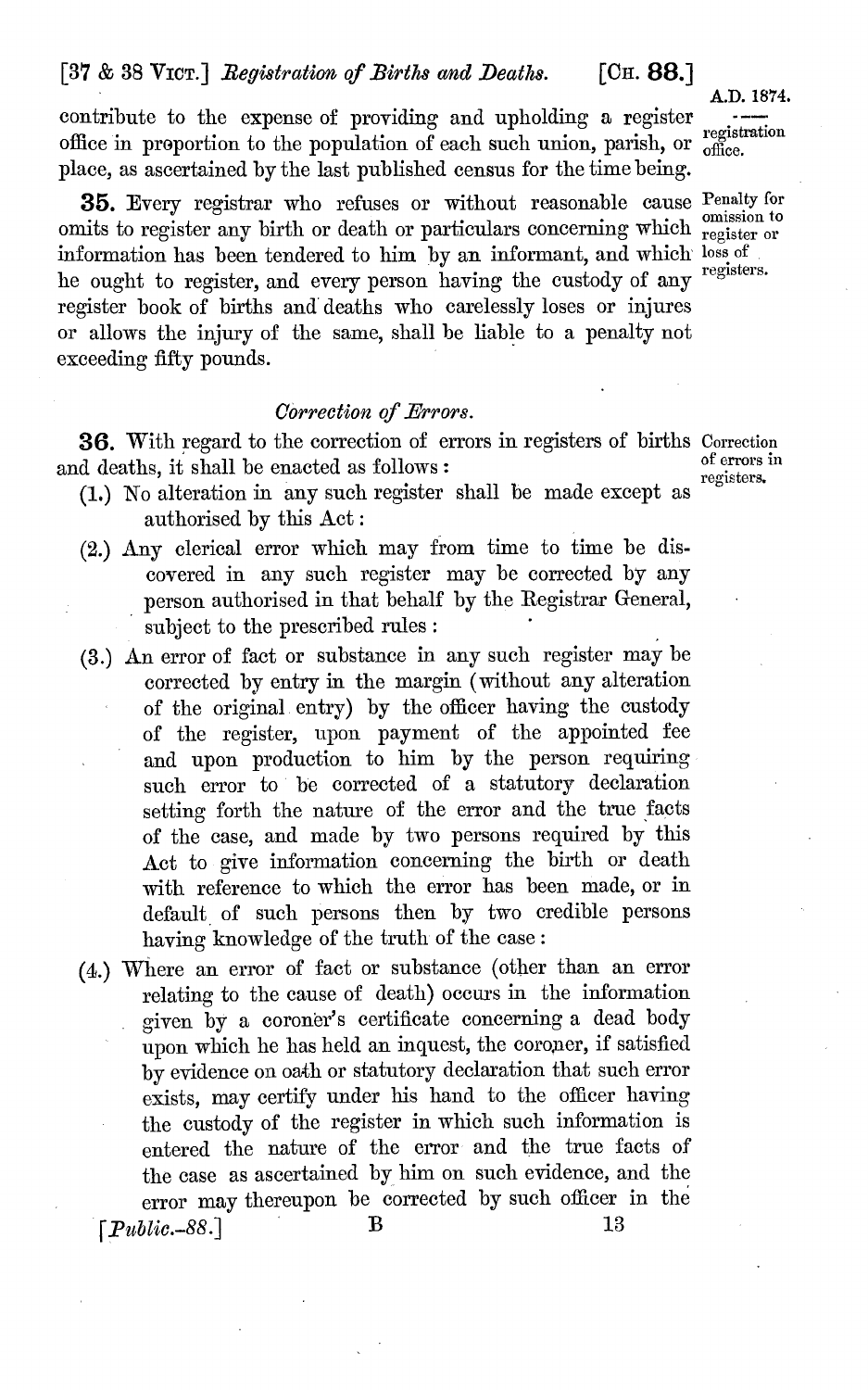A.D. 1874. register by entering in the margin (without any alteration of the original entry) the facts as so certified by the coroner.

Registration of births and Registration **37.** The provisions of this Act, save as is herein expressly<br>of births and provided, shall not apply to the registration of births and deaths<br>deaths at sea. provided, shall not apply to the registration of bi 37. The provisions of this Act, save as is herein expressly on board a vessel at sea, with respect to which the following provisions shall have effect :

- (1.) The captain or master of or other person having the .command or charge of a British ship shall, as soon as may be after the occurrence of the birth of a child or the death of a person on board such ship, record in his log book or otherwise the fact of such birth or death, and the particulars required by the fourth schedule to this Act to be registered concerning such birth or death, or such of them as may be known to him, and shall, (unless the ship is one of Her Majesty's ships,) upon the arrival of such ship at any port of the United Kingdom, or at such other time or place as the Board of Trade may from time to time with respect to any ship or class of ships direct, deliver or send, in such form and manner as the Board of Trade may from time to time direct, a return of the facts so recorded to the Registrar General of Shipping and Seamen.
- $(2.)$  Where a ship which is not a British ship carries passengers to or from any port of the United Kingdom as the port of destination or the port of departure of such ship, the provisions of this section shall apply to the 'captain or master of or other person having the command or charge of such ship, in like manner as if it were a British ship.

(3.) Where the said return is directed by the Board of Trade (whether the ship is British or foreign) to be delivered upon the arrival of the ship, or the discharge of the crew, or otherwise, at any port or place out of the United Kingdom, the Board of Trade may, if they think fit, direct that the return instead of being delivered to the Registrar General of Shipping and Seamen shall be delivered, and the same shall accordingly be delivered, if such port or place is within Her Majesty's dominions, to the shipping master or collector of customs at such port or place, and if it is a foreign port or place, to the principal British consular officer at the said foreign port or place, and such shipping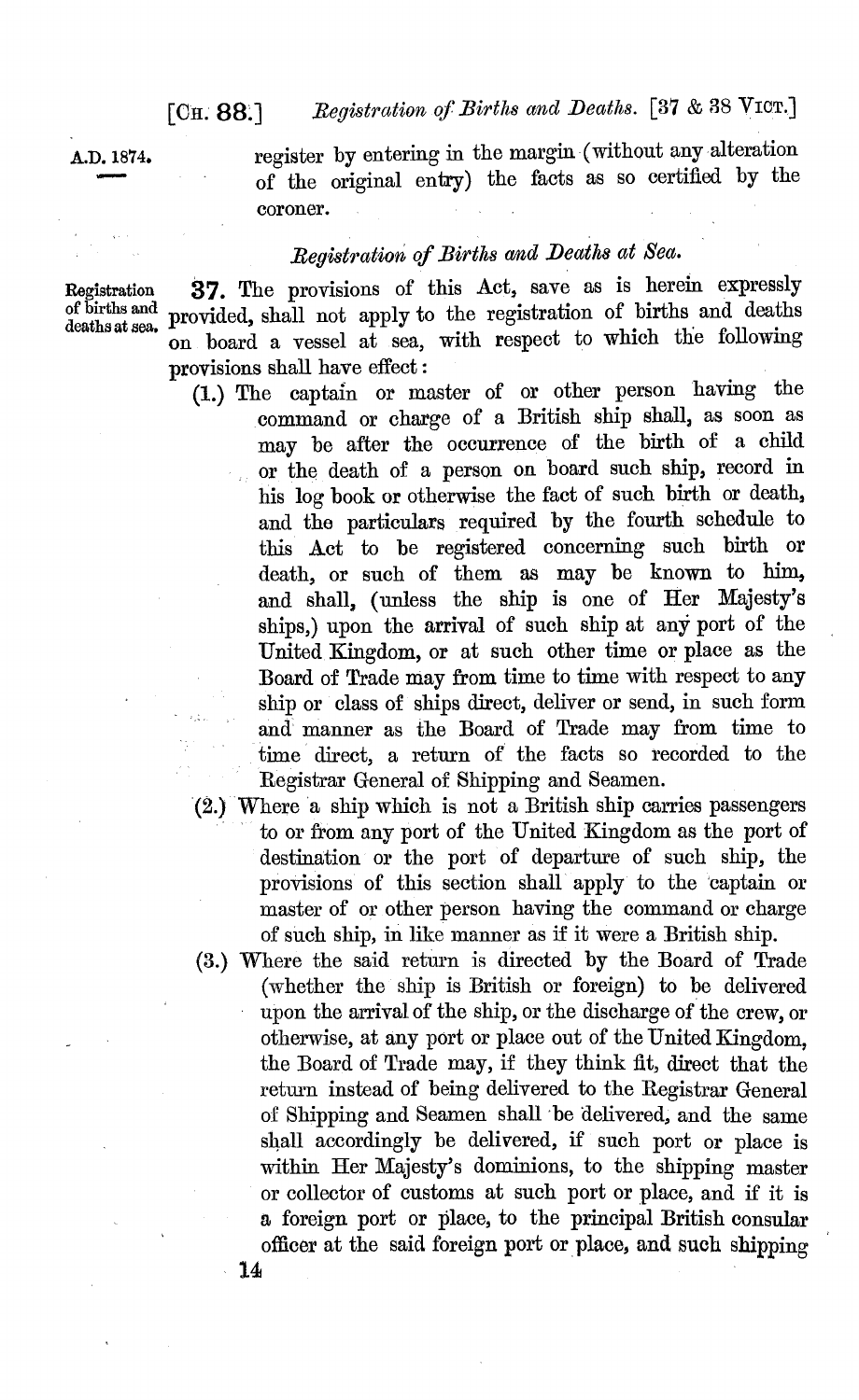master, collector, or officer shall send the same, as soon A.D. 1874. as may be, by post or otherwise, to the Registrar General of Shipping and Seamen.

- (4.) Where it appears from any such return that the father of any child, so born, or if the child is a bastard the mother of such. child, was a Scotch or Irish subject of Her Majesty, or that any person whose death is mentioned in such return was a Scotch or Irish subject of Her Majesty, the Registrar General of Shipping and Seamen shall from time to time send a certified copy of so much of the return as relates to such birth or death to the Registrar General of Births and Deaths in Scotland or Ireland, as the case may require.
- (5.) The Registrar General of Shipping and Seamen shall from time to time send to the Registrar General of Births and Deaths in England a certified copy of every other such return, or of that part of every such return which is not so sent to the Registrar General of Births and Deaths in Scotland or Ireland.
- (6.) A captain of or other person having charge of one of Her Majesty's ships shall, upon the arrival of any such ship in any port of the United Kingdom, or at such other time as the Commissioners of the Admiralty may from, time to time direct, deliver or send, in such manner and form as the said Commissioners may from time to time direct, a return of the facts recorded in pursuance of this section to that Registrar General of Births and Deaths to whom a copy of such return would, if the ship were a merchant ship, be sent under the provisions of this section by the Registrar General of Shipping and Seamen.
- (7.) Every Registrar General of Births and Deaths to whom a copy of any return or a return is sent in pursuance of this section shall cause the same to be filed and preserved in or copied in a book to be kept by him for the purpose, and to be called a marine register book, and such book shall be deemed to be a certified copy of a register book within the meaning of the Acts relating to the registration of births and deaths in England, Scotland, and Ireland respectively.
- (8.) Every captain or master of or other person having charge of a ship who fails to comply with this section shall be liable to a penalty not exceeding five pounds for each offence ; and such penalty may be recovered in the same courts and places and in the like manner, and when recovered  $R<sub>2</sub>$  15

 $B<sub>2</sub>$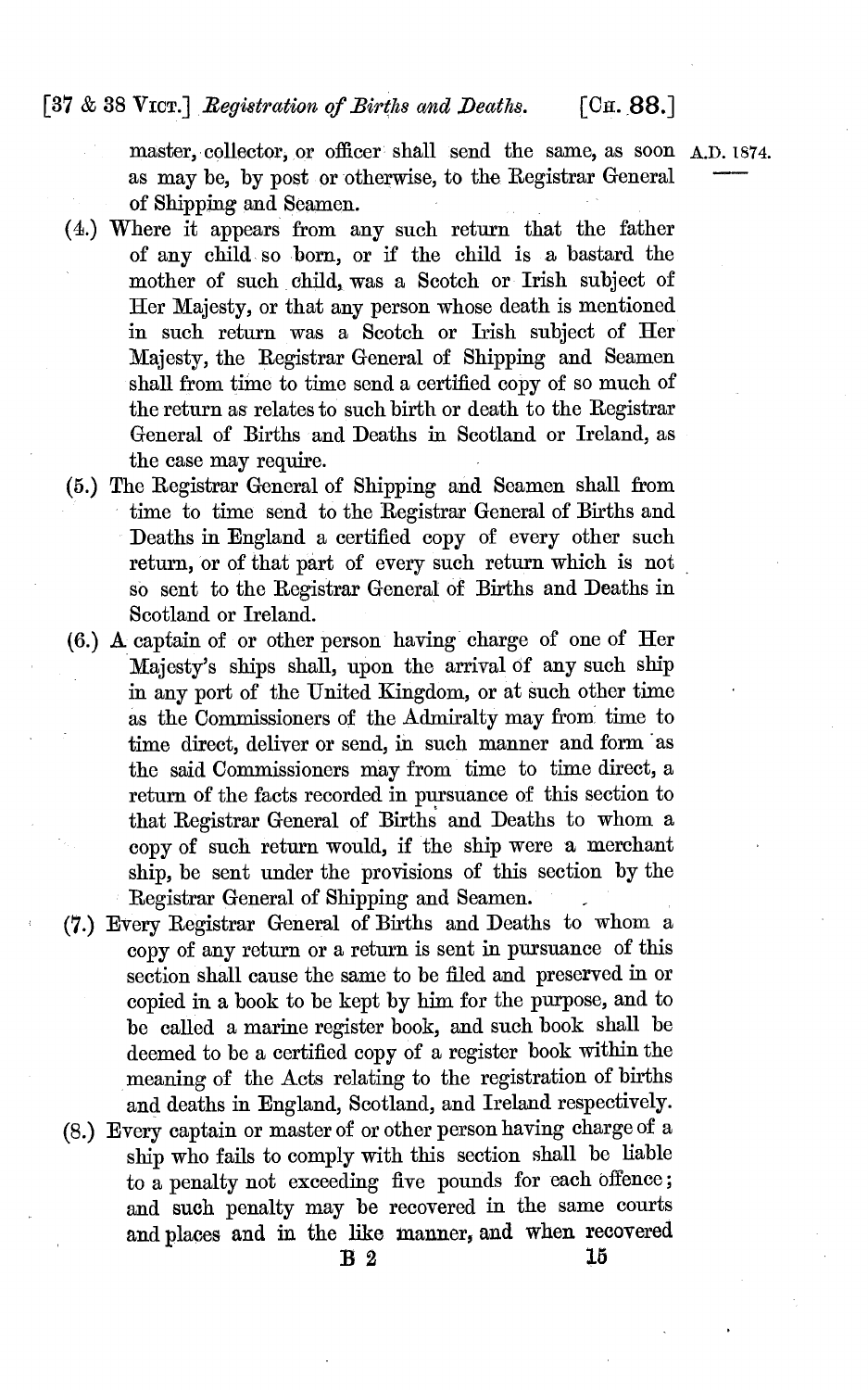A.D. 1874. shall be applied in like manner, as a penalty under the Merchant Shipping Act, 1854.

- (9.)-This section shall extend to all places and persons within British jurisdiction.
- (10.) Terms in this section shall have the same meaning as in the Merchant Shipping Act, 1854.

### Miscellaneous.

Register when not evidence.

38. An entry or certified copy of an entry of a birth or death in a register under the Births and Deaths Registration Acts, 1836 to 1874, or in a certified copy of such a register, shall not be evidence of such birth or death, unless such entry either purports to be signed by some person professing to be the informant and to be such a person as is required by law at the date of such entry to give to the registrar information concerning such birth or death, or purports to be made upon a certificate from a coroner, or in pursuance of the provisions of this Act with respect to the registration of births and deaths at sea.

When more than three months have intervened between the day of the birth and the day of the registration of the birth of any child, the entry or certified copy of the entry made after the commencement of this Act of the birth of such child in a register under the Births and Deaths Registration Acts, 1836 to 1874, or in a certified copy of such a register, shall not be evidence of such birth, unless such entry purports,

- (a.) if it appear that not more than twelve months have so intervened, to be signed by the superintendent registrar as well as by the registrar ; or,
- (b.) it more than twelve months have so intervened, to have been made with the authority of the Registrar General, and in accordance with the prescribed rules.

Where more than twelve months have intervened between the day of a death or the finding of a dead body and the day of the registration of the death or the finding of such body, the entry or certified copy of the entry made after the commencement of this Act of the death in a register under the Births and Deaths Registration Acts, 1836 to 1874, or in a certified copy of such register, shall not be evidence of such death, unless such entry purports to have been made with the authority of the Registrar General, and in accordance with the prescribed rules.

not giving information,

Penalty for 39. Every person required by the Births and Deaths Registration Acts, 1836 to 1874, to give information concerning any birth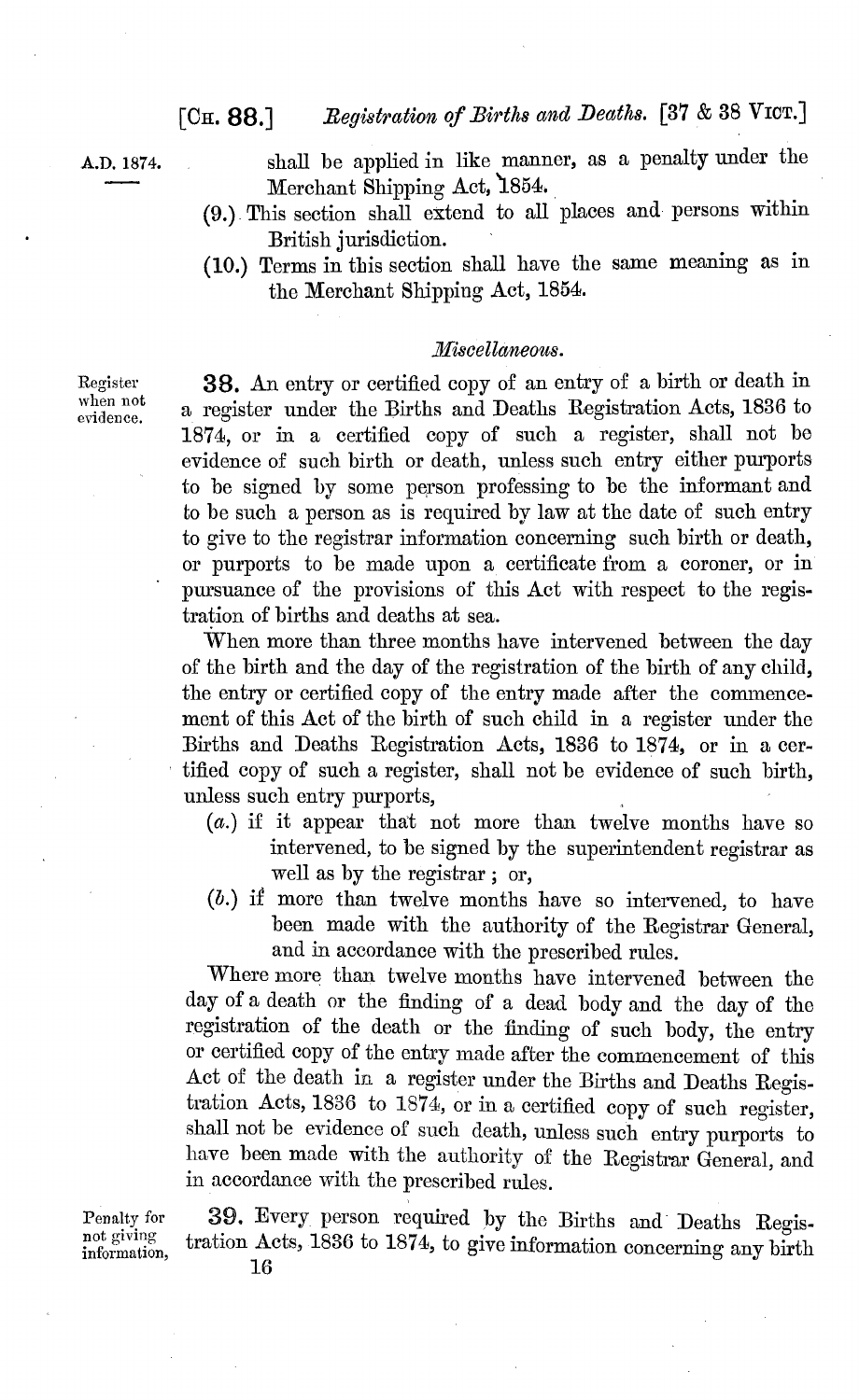### [37  $\&$  38 VICT.] Registration of Births and Deaths. [CH. 88.]

or death, or any living new-born child, or any dead body, who A.D. 1874., wilfully refuses to answer any question put to him by the registrar  $\overline{\text{compling}}$ relating to the particulars required to be registered concerning with requisi-<br>such birth or death or fails to comply with any possibility of the tion, &c. such birth or death, or fails to comply with any requisition of the registrar made in- pursuance of those Acts, and every person who refuses or fails without reasonable excuse to give or send any certificate in accordance with the provisions of the said Acts, shall be liable to a penalty not exceeding forty shillings for each offence ; and the parent of any child who fails to give information concerning the birth of such child, as required by the said Acts, Shall be liable to a like penalty ; and a person required by the said Acts to give information concerning a death in the first instance, and not merely in default of some other person, shall, if such information as is required by the said Acts is not duly given, be liable to the same penalty.

40. Any person who commits any of the following offences; Penalty for false statethat is to say,

- ments, &c. (1.) Wilfully makes any false answer to any question put to him by a registrar relating to the particulars required to be registered concerning any birth or death, or wilfully gives to a registrar any false information concerning any birth or death, or the cause of any death ; or,
- (2.) Wilfully makes any false certificate or declaration under or for the purposes of this Act, or forges or falsifies any such certificate or declaration, or any order under this Act, or, knowing any such certificate, declaration, or order to be false or forged, uses the same as true, or gives or sends the same as true to any person ; or,
- (3.) Wilfully makes, gives, or uses any false statement or representation as to a child born alive having been still-born, or as to the body of a deceased person or a still-born child in -any, coffin, or falsely pretends that any child born alive was still-born ; or
- (4.) Makes any false statement with intent to have the same entered in any register of births or deaths ;

shall for each offence be liable on summary conviction to a penalty not exceeding ten pounds, and on conviction on indictment to fine or to imprisonment with or without hard labour for a term not exceeding two years, or to penal servitude for a term not exceeding seven years.

41. All notices, informations, declarations, certificates, requisi- Sending tions, returns, and other documents required or authorised by this Act certificates, to be delivered, sent, or given to the Registrar General, a superinten-<br> $B_3$   $B_1$ 

&c. by post.

 $\overline{B}$  3 17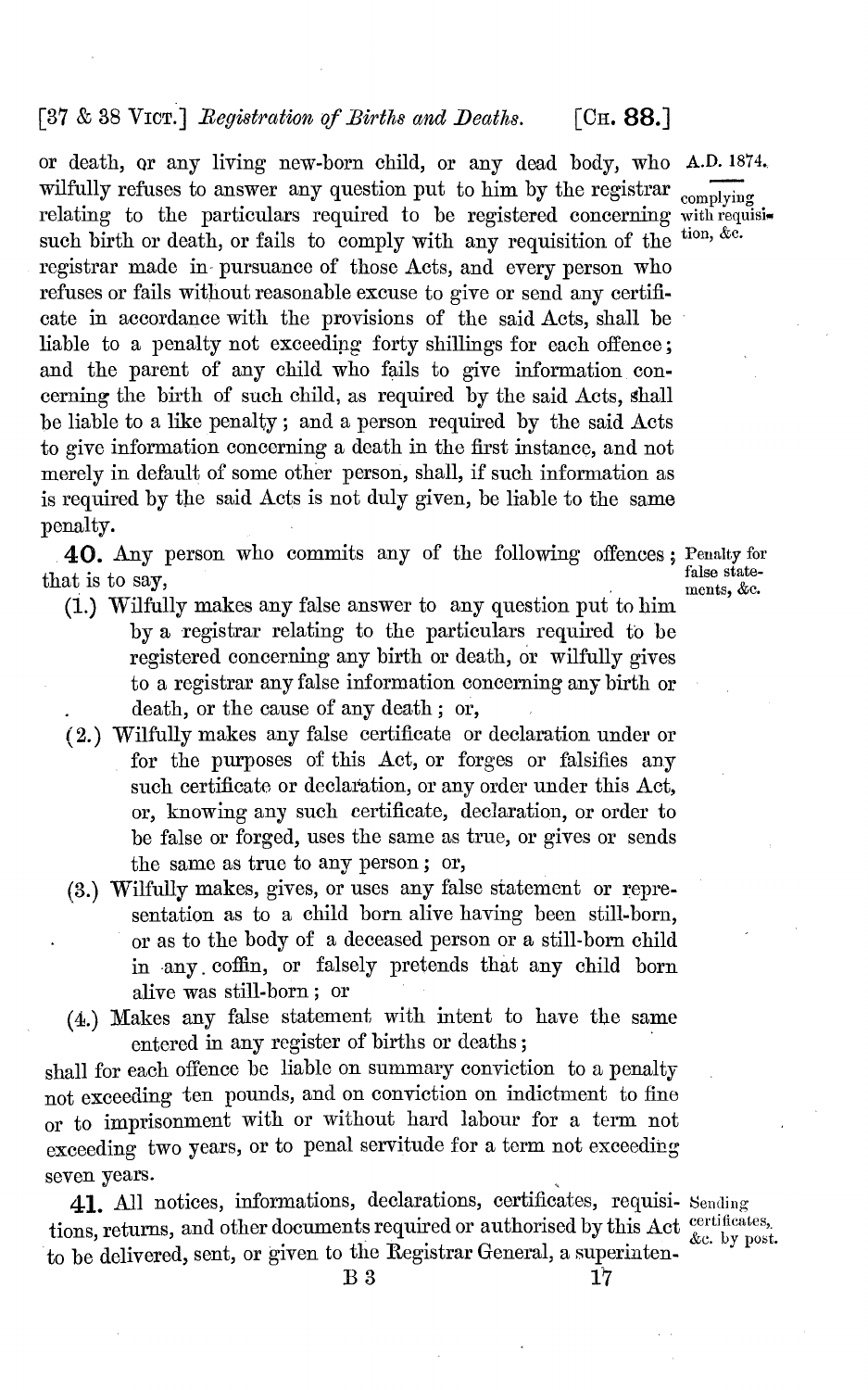[CH. 88.] Registration of Births and Deaths. [37 & 38 VICT.]

A.D. 1874. dent registrar, or a registrar, or by a registrar to a person who is required to give information concerning any birth or death, or who gives notice of any death, may be sent by post in a prepaid letter, and the date at which they would be delivered to the person to whom they are sent in the ordinary course of post shall be deemed to be the date at which they are received ; and in proving suchsending, it shall be sufficient to prove that the letter was prepaid, properly addressed, and put into the post.

Explanation 42. In the principal Act and this  $Act, -$ <br>of 6  $\&$  7 The term "ceneral search" shall mean

of  $6 \& 7$  The term "general search" shall mean a search during any<br>W. 4. c. 86.  $s_1, s_2, s_3, s_4, s_5, s_6, s_7.$  number of successive hours not exceeding six, without stating the object of the search ; and

> The term " particular search " shall mean a search over any period not exceeding five years for any given entry.

Use of forms.  $43.$  The forms in the first schedule to this Act, or forms as nearly resembling the same as circumstances admit, shall be used in all cases in which they are applicable, and when so used shall be valid in law.

Power of 44. It shall be lawful for the Local Government Board or the Local Government Roard Local Registrar General, with the consent of the Local Government Board,<br>Board and by order to alter from time to time all or any of the forms contained Board and by order to alter from time to time all or any of the forms contained<br>Registrar in the schedules to the principal Act and this Act, or in any order in the schedules to the principal Act and this Act, or in any order  $\frac{S}{S}$  alter forms under this section, in such manner as may appear to them best for in schedules carrying into effect the Births and Deaths Registration Acts 1836 carrying into effect the Births and Deaths Registration Acts, 1836 W. 4. c. 86., to 1874, or to prescribe new forms for that purpose, and from and make time to time to make regulations for prescribing any matters and make time to time to make regulations for prescribing any matters authorised by this Act to be prescribed, and to revoke and alter such regulations.

> Any order made in pursuance of this section shall be published in the London Gazette, and shall be laid before both Houses of Parliament, if Parliament is sitting, within fourteen days after the issue of the same, or if Parliament is not then sitting, within fourteen days after the commencement of the then next session.

> Every form when altered in pursuance of this section shall have the same effect as if it had been contained in a schedule to the principal Act or this Act, as the case may be, and every regulation made in pursuance of this section shall, while in force, have the same effect as if it were enacted in this Act.

Recovery of 45. All fines and forfeitures imposed by the principal Act and penalties. all penalties imposed by this Act may, unless otherwise directed, be recovered on summary conviction before two justices in manner directed by the Summary Jurisdiction Acts, and when so recovered

General to<br>alter forms under 6 & 7<br>W. 4. c. 86.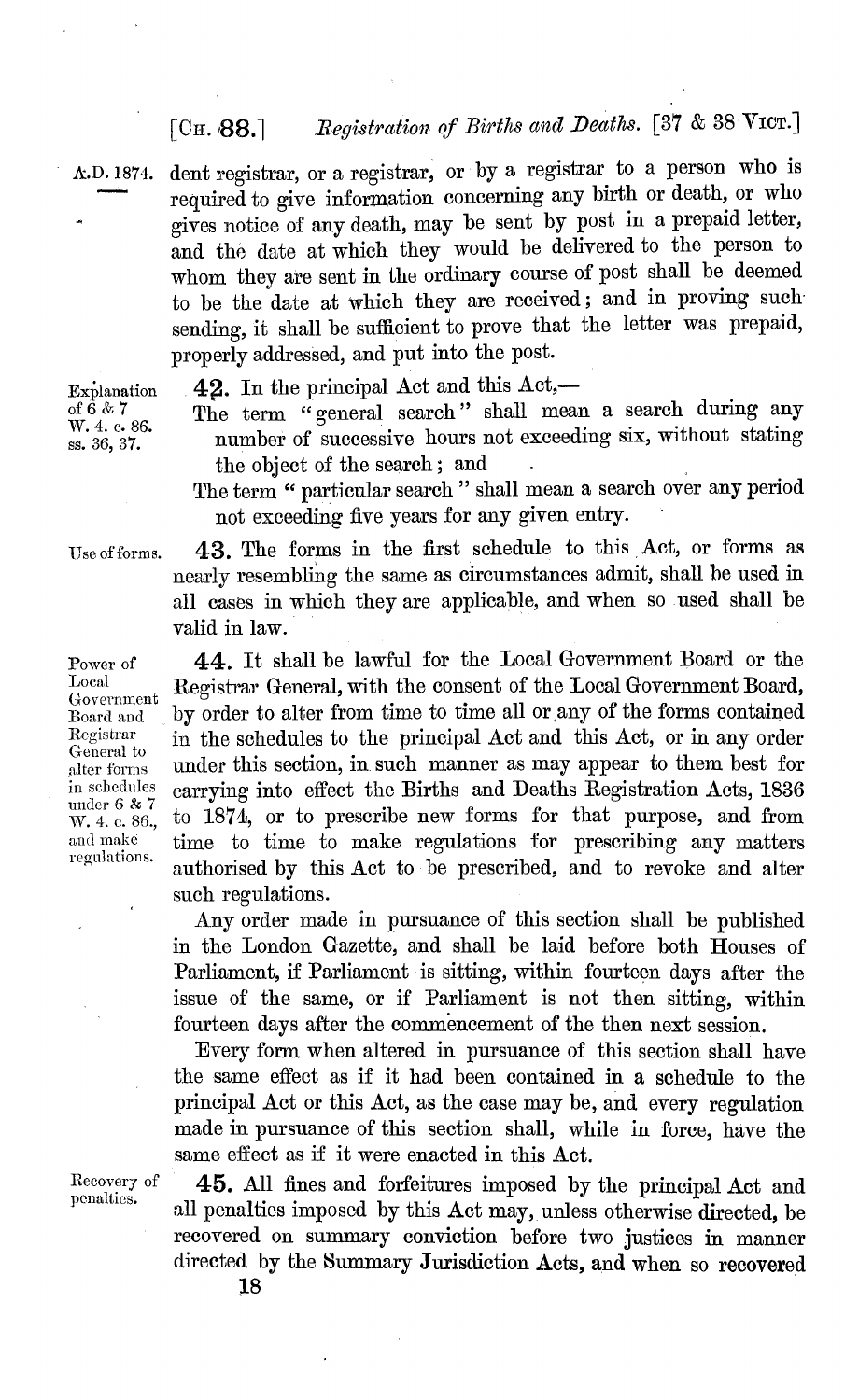$[37 \& 38 \text{ V} \text{ICT.}]$  Registration of Births and Deaths.  $[\text{C}_{H}$ , 88.

shall be paid into the receipt of Her Majesty's Exchequer in such A.D. 1874.<br>manner as the Treasury may from time to time direct, and be carried. to the Consolidated Fund.

Where the court of summary jurisdiction before whom a person is charged summarily with an offence under this Act, which is also punishable on indictment, think that proceedings ought to be taken against such person by indictment, they may adjourn the case to enable such proceedings to be taken.

**46.** A prosecution on indictment for an offence under this Act Time for shall be commenced within three years after the commission of such  $_{\text{of of of} }^{\text{prosection}}$ offence.

47. The particulars required to be registered concerning a birth Particulars or death shall be the particulars specified in the forms in Schedules required to A. and B. respectively to the principal Act, as amended by the concerning Births and Deaths Registration Act, 1837, and by this Act, or as  $\frac{\text{birth or}}{\text{death}}$  $\frac{1}{2}$  and  $\frac{1}{2}$  beachs in generation  $\frac{1}{2}$  and  $\frac{1}{2}$  and  $\frac{1}{2}$   $\frac{1}{2}$  and  $\frac{1}{2}$  as  $\frac{1}{2}$  death, altered in pursuance of this Act.

48. In this Act, if not inconsistent with the context,— Interpre-

The term " public institution" means a prison, lock-up, work- tation. house, lunatic asylum, hospital, and any prescribed public or charitable institution :

The term " house" includes a public institution as above defined :

- The term "occupier" includes the governor, keeper, master, matron, superintendent, or other chief resident officer of every public institution, and where a house is let in separate apartments or lodgings includes any person residing in such house who is the person under whom such lodgings or separate apartments are immediately held, or his agent :
- The term " relative" includes a relative by marriage :
- The term "prescribed" means prescribed by regulations made from time to time in pursuance of section five of the principal Act or of this Act :
- The term " appointed fee " means the fee specified in the second schedule to this Act :
- The term " guardians" includes any body of persons performing the functions of guardians within the meaning of the Acts relating to the relief of the poor :
- The term " union " means any union or incorporation of parishes under any general or local Act, and includes any single parish having guardians under any such Act :
- The term " common fund" means, in the case of a single parish, the fund out of which the expenses of the guardians of such parish are paid :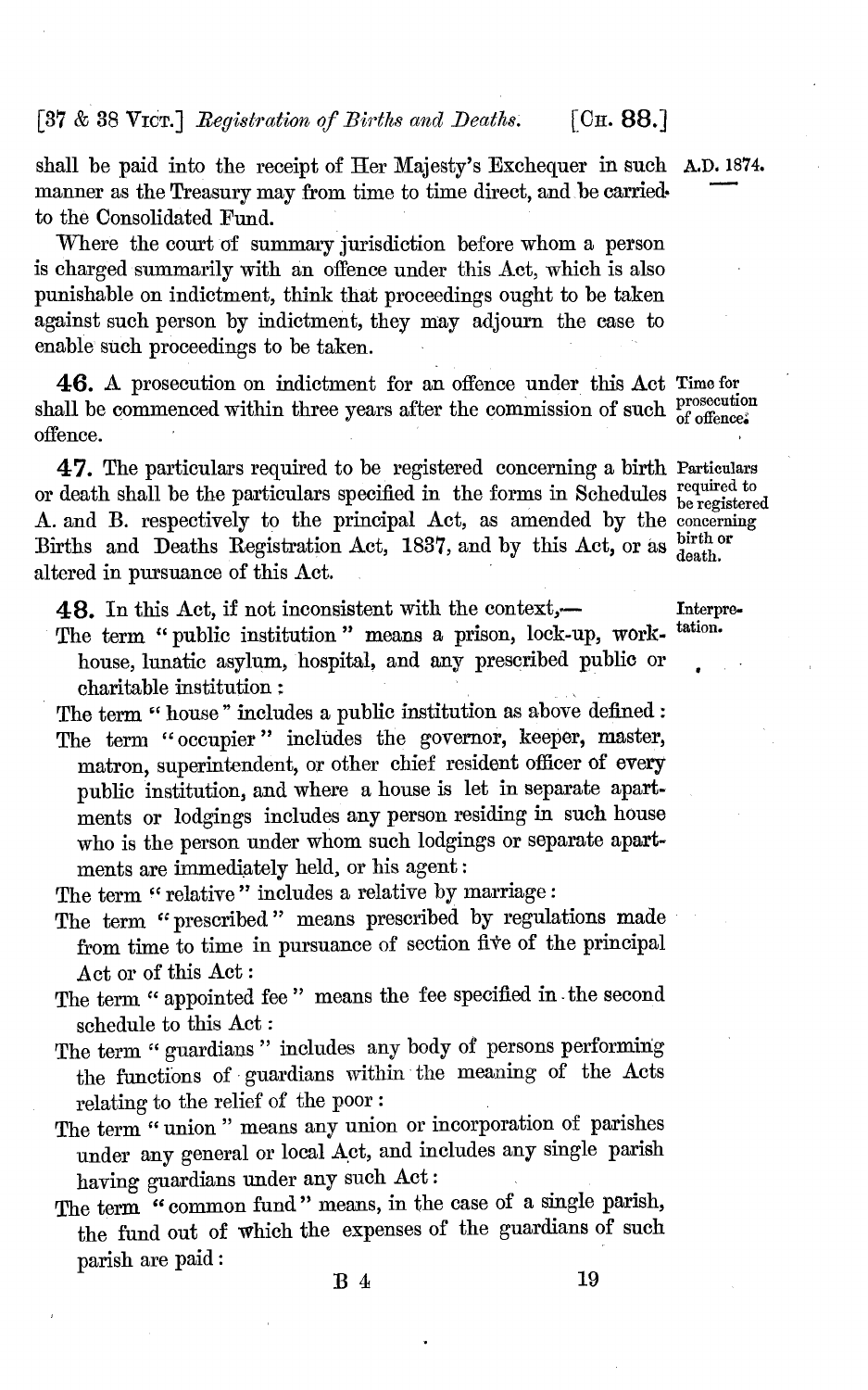# [CH. 88.] Registration of Births and Deaths. [37 & 38 VICT.]

A.D. 1874. The term"' Summary Jurisdiction Acts " means the Act of the session of the eleventh and, twelfth years of the reign of Her present Majesty, chapter forty-three, intituled "An Act to facilitate the performance of the duties of justices of the peace out of sessions within England and Wales with respect to summary convictions and orders," and any Acts amending the same :

The term " court of summary jurisdiction" means any justice or justices of the peace, metropolitan police magistrate, stipendiary or other magistrate, or officer, by whatever name called, to whom jurisdiction is given by the Summary Jurisdiction Acts, or any Acts therein referred to.

Definition of registrar and

4J. Where reference is made in this Act to a registrar or supersuperintend- intendent registrar in connexion with any birth or death or other ent registrar. event, or any register, such reference shall (unless the contrary be expressed) be deemed to be made to the registrar who is the registrar for the sub-district in which such birth or death or other event took place, or who keeps the register in which the birth or death or other event is or is required to be registered, or who keeps the register referred to, and to the superintendent registrar who superintends such registrar as aforesaid.

Commence- 50. This Act shall not come into operation until the first day of<br>ment. January one thousand eight hundred and seventy-five, which day is referred to in this Act as the commencement of this Act.

1 Vict. c. 22., and short<br>title. Vict. c. 25.,

Extent of 51. This Act, save as is herein otherwise expressly provided, Act. shall extend only to England and Wales.

Construction 52. This Act shall, so far as is consistent with the tenor thereof, of Act with the construed as one with so much as is unrepealed of the Acts c. 86., and mentioned in the third schedule to this Act, and the be construed as one with so much as is unrepealed of the Acts c. 86., and mentioned in the third schedule to this Act, and the first of those  $7 \text{ W. } 4 \text{ s}$  Acts is in this Act referred to as the principal Act, and each of those  $7 \text{ W. } 4. \&$  Acts is in this Act referred to as the principal Act, and each of those and 21 & 22. Acts may be cited as the Births and Deaths Registration Act of the Acts may be cited as the Births and Deaths Registration Act of the and short fittle. Act, may be cited as the Births and Deaths Registration Acts, year in which it was passed, and those Acts, together with this 1836 to 1874.

Short title, 53. This Act may be cited as the " Births and Deaths Registration Act, 1874,"

### Repeat.

Repeal of Acts in schedule.

54. The Acts specified in the fifth schedule to this Act are hereby repealed, from and after the commencement of this Act, to the extent specified in the third columa of that schedule.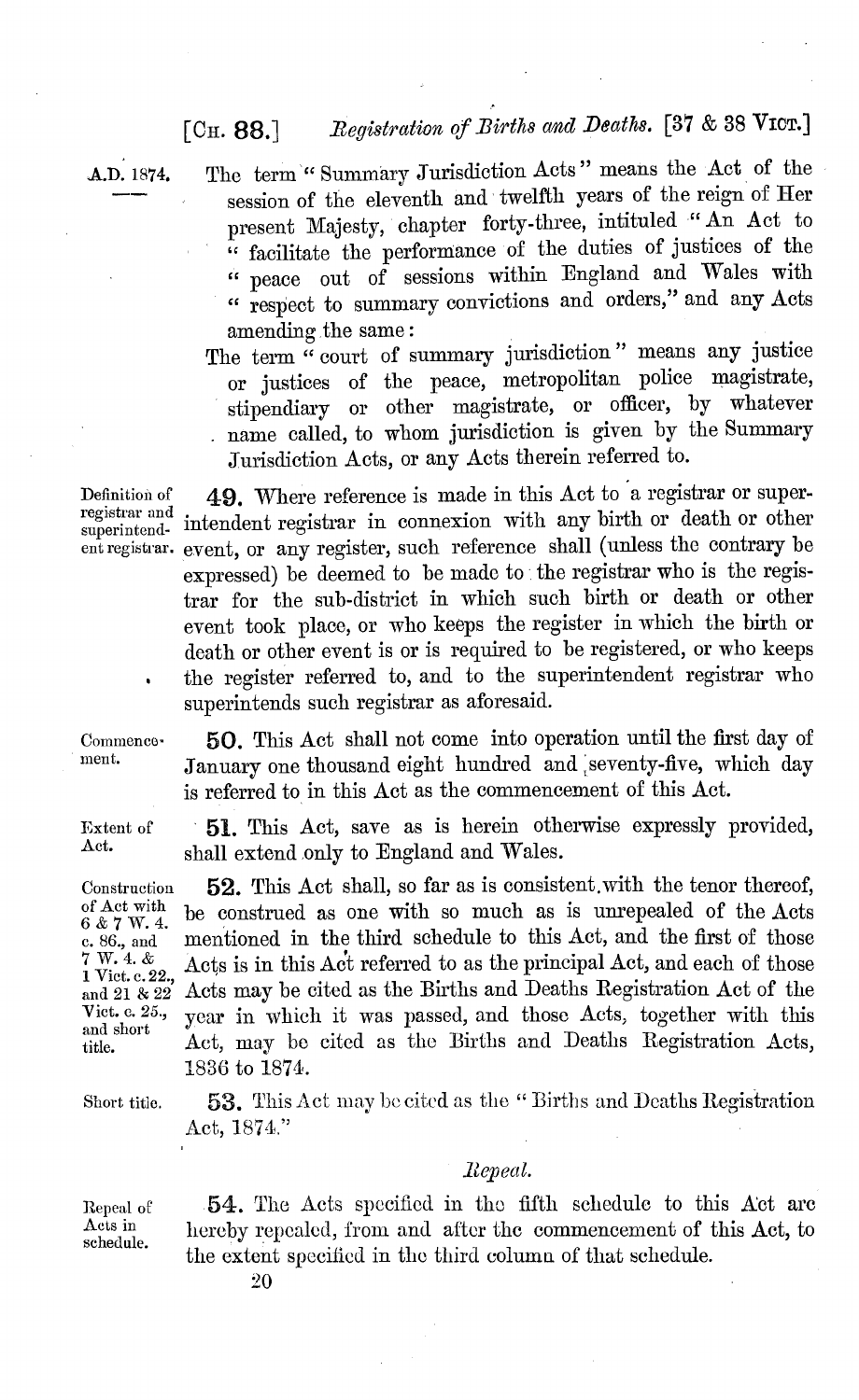# $[37 \& 38 \text{ V}$ ICT.] Registration of Births and Deaths.  $[CH. 88.]$

21

Provided that this repeal shall not affect—  $A.D. 1874$ .

- (a.) Anything duly done or suffered under any enactment hereby repealed, or the proof of any past act or thing ;
- (b.) Any right, privilege, obligation, or liability acquired, accrued, or incurred under any enactment hereby repealed ; or,
- (e.) Any penalty, forfeiture, or punishment incurred in respect of any offence committed against any enactment hereby repealed ; or,
- (d.) Any investigation, legal proceeding, or remedy in respect of any such right, privilege, obligation, liability, penalty, forfeiture, or punishment as aforesaid; and any such investigation, legal proceeding, and remedy may be carried on as if this Act had, not passed.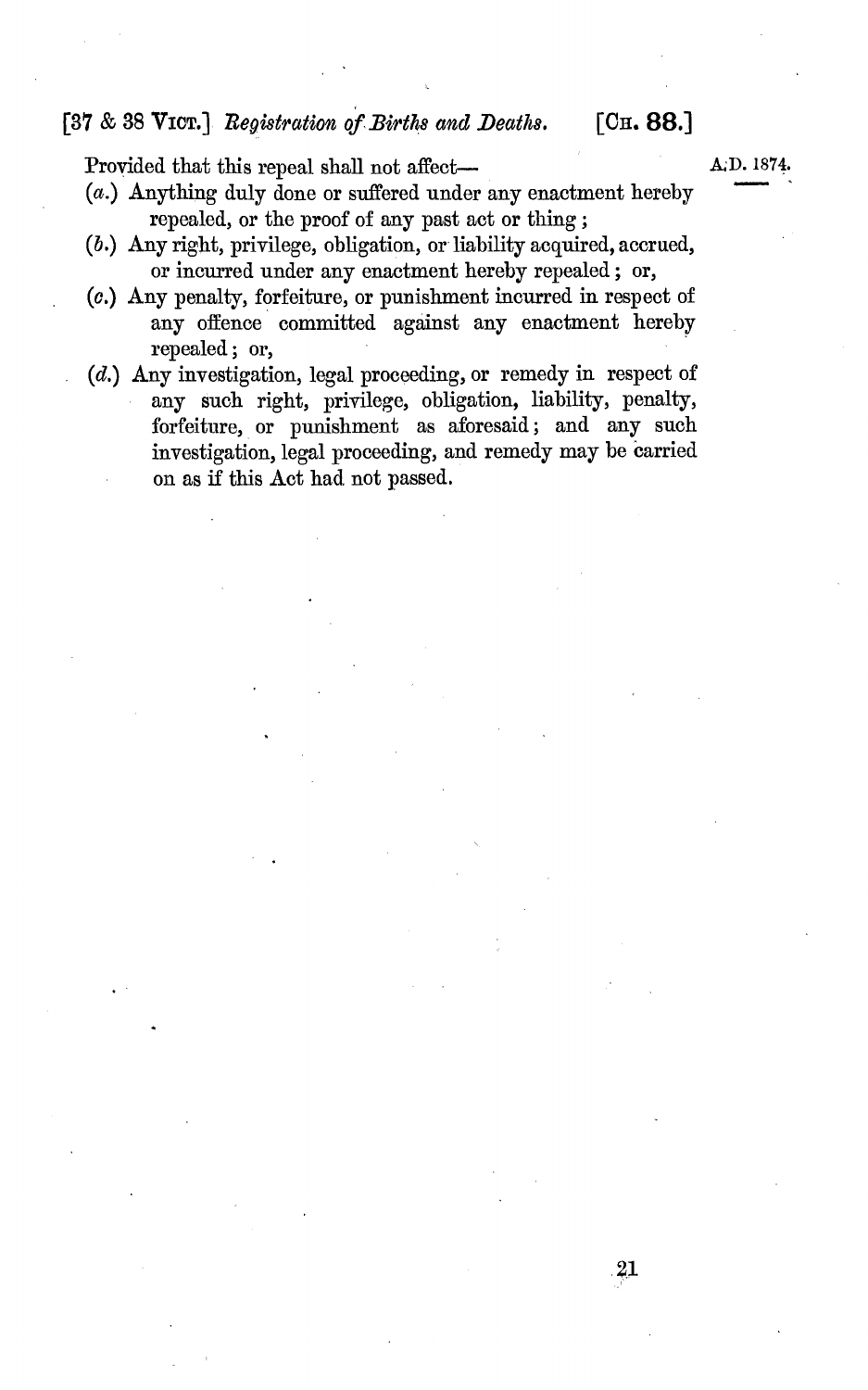[CH. 88. Registration of Births and Deaths. [37  $\&$  38 VICT.]

A.D. 1874.

### SCHEDULES:

### FIRST SCHEDULE.

### FORMS.

FORM CERTIFYING NAME GIVEN IN BAPTISM.

I of do hereby certify, that on the the name of as the declared by the said in the county of Witness my hand, this in the county of 18 I baptized by a male child produced to me by of , and to have been born at on the 18 18 [Signed by officiating minister.]

FORM CERTIFYING NAME GIVEN NOT IN BAPTISM.

I do hereby certify that the male child born on the second the second of  $\mathbf{a}$ , at in the county of , to and his wife, and registered in the sub-district of on the 18 , has (without being baptized) received the. name of Witness my hand, this 18. lof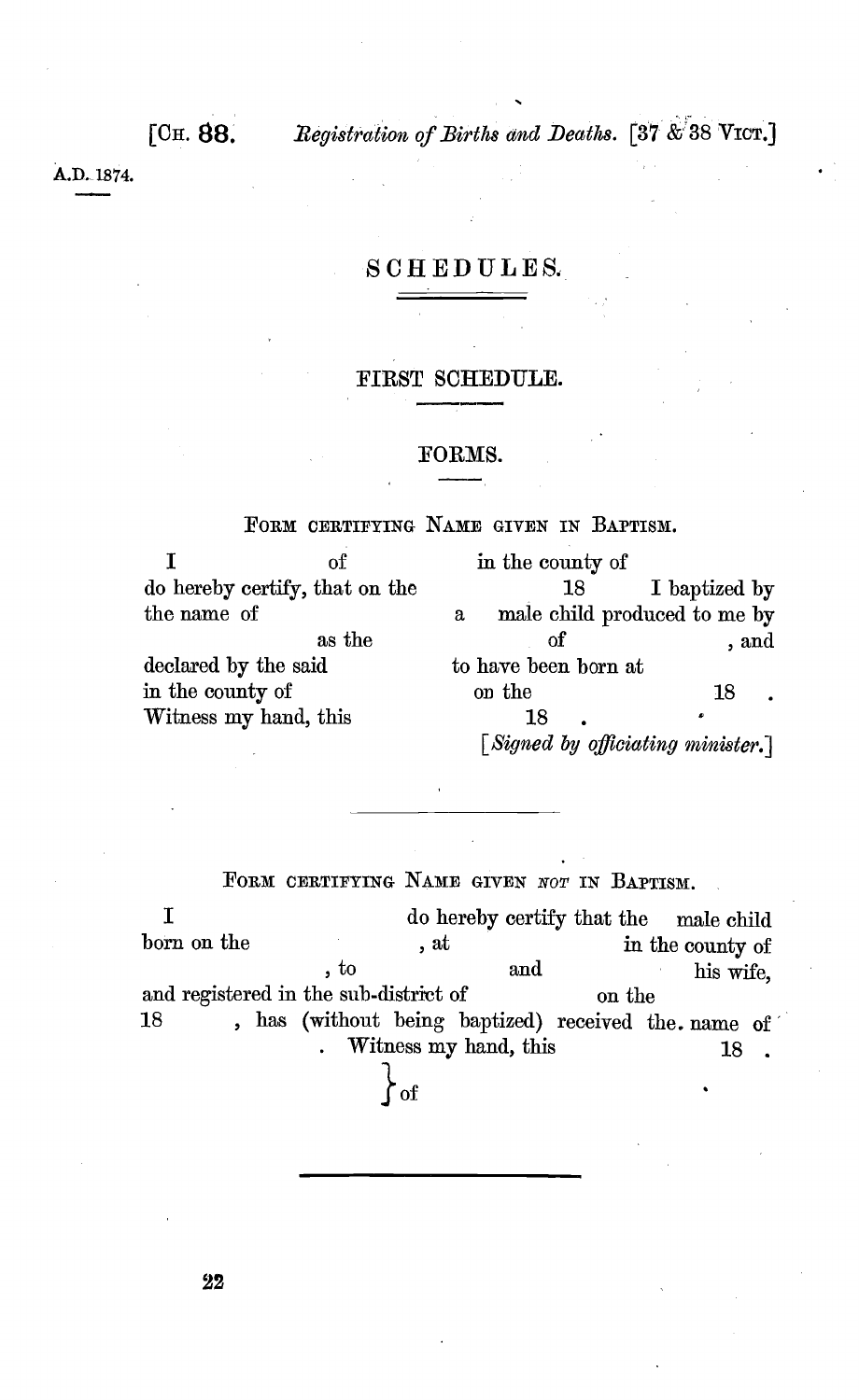$[37 \& 38 \text{ V}$ ICT.] Registration of Births and Deaths.  $[CH. 88.]$ 

### SECOND SCHEDULE.

### Fees to Registrars and Superintendent Registrars.

For registering a birth or death when required to do so at residence of person signing requisition, or at house where child born or person died (not being a public institution), to registrar one shilling, to be paid by the informant.

Upon the registration of a birth when the child is more than three months old, if it is not more than twelve months old, to superintendent registrar two shillings and sixpence, and to the registrar (unless the delay is occasioned by his failure to issue a requisition, or otherwise by his default) two shillings and sixpence, and if it is more than twelve months old, and is registered with the authority of the Registrar General, to superintendent registrar five shillings, and to registrar (unless the delay is occasioned by his failure to issue a requisition or otherwise by his default) five shillings, to be paid by the informant or declarant.

Upon the registration of a death with the authority of the Registrar General after the expiration of twelve months, to the superintendent registrar five shillings, and to the registrar (unless the delay is occasioned by his failure to issue a requisition or otherwise by his default) five shillings, to be paid by the informant or declarant.

For taking, attesting, and transmitting a declaration made by an informant respecting a birth in another sub-district, to the registrar attesting the declaration two shillings, to be paid by the informant.

For entering the baptismal or other name of child upon certificate produced after registry of birth, to superintendent registrar or registrar one shilling, to be paid by the person procuring the name to be entered.

Correction of error of fact in register, to superintendent registrar or registrar two shillings and sixpence, to be paid by the person requiring the error to be corrected.

For every search, to the superintendent registrar, to be paid by the applicant for the search, if it is a general search, five shillings, if it is a particular search, one shilling.

For a certified copy of any entry given by the superintendent registrar, two shillings and sixpence to the superintendent registrar, to be paid by the applicant.

A.D. 1874.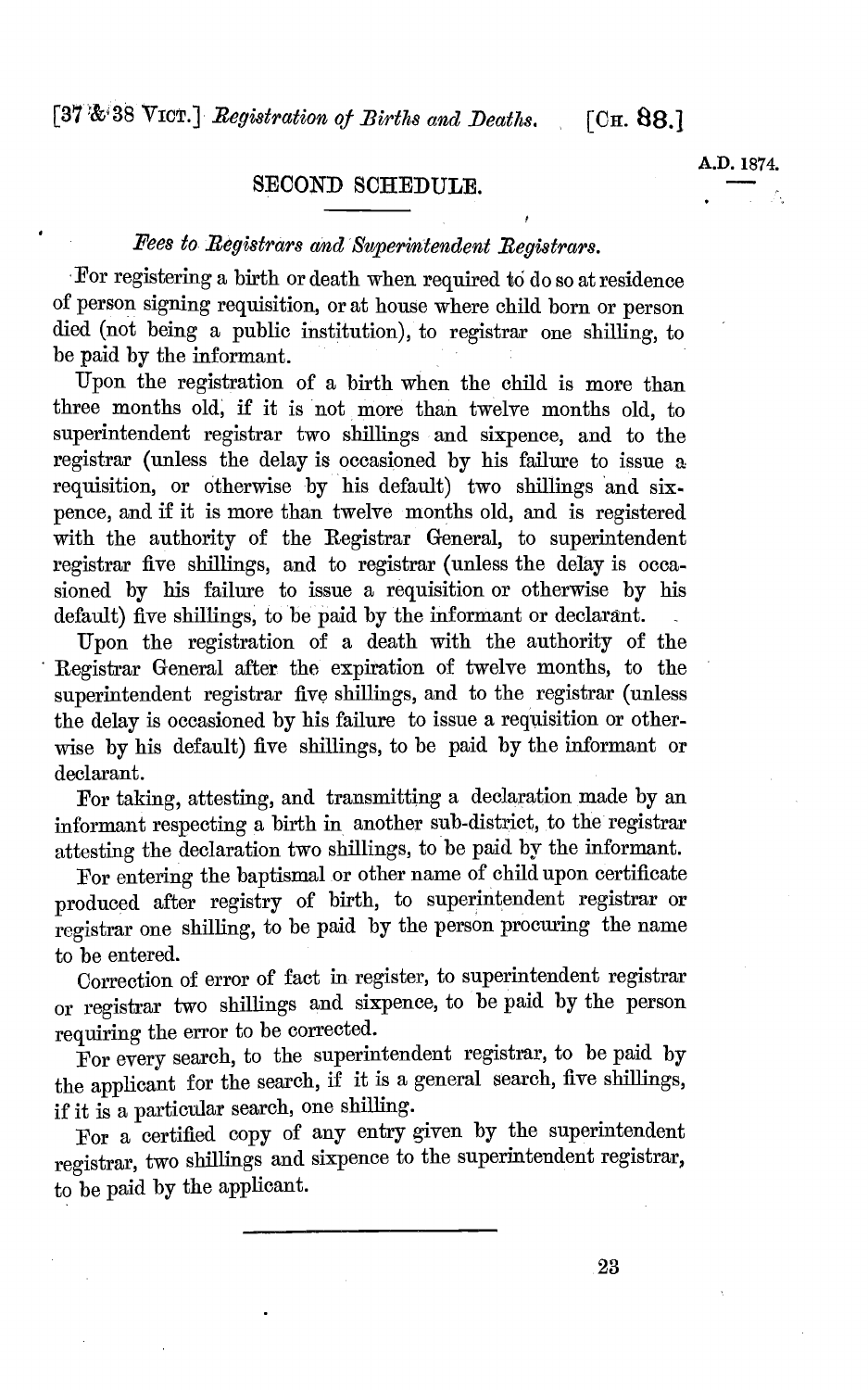# A.D. 1874. THIRD SCHEDULE.

| Title.                                                                                                                                                                                           |  |
|--------------------------------------------------------------------------------------------------------------------------------------------------------------------------------------------------|--|
| An Act for registering births, deaths, and marriages in<br>England.                                                                                                                              |  |
| An Act to explain and amend the Acts passed in the last<br>$7$ Will. 4. & 1 Vict. c. 22.<br>session of Parliament for marriage, and for registering<br>births, deaths, and marriages in England. |  |
| An Act to amend the Act concerning non-parochial registers,<br>and the Acts for marriages, and for registering births,<br>deaths, and marriages in England, and concerning vacci-<br>nation.     |  |
| 6 & 7 Will. 4. c. 86. -                                                                                                                                                                          |  |

### Births and Deaths Registration Acts.

### FOURTH SCHEDULE.

Particulars to be registered by Captain of a Ship concerning a Birth at Sea.

Date of birth.

Name (if any) and sex of the child:

Name and surname, and rank, profession, or occupation of the father.

Name and surname, and maiden surname of mother.

Nationality and last place of abode of the father and mother.

Particulars to be registered by Captain of a Ship concerning a Death at Sea.

Date of death.

Name and surname.

Sex.

Age.

Rank, profession, or occupation.

Nationality and last place of abode.

Cause of death.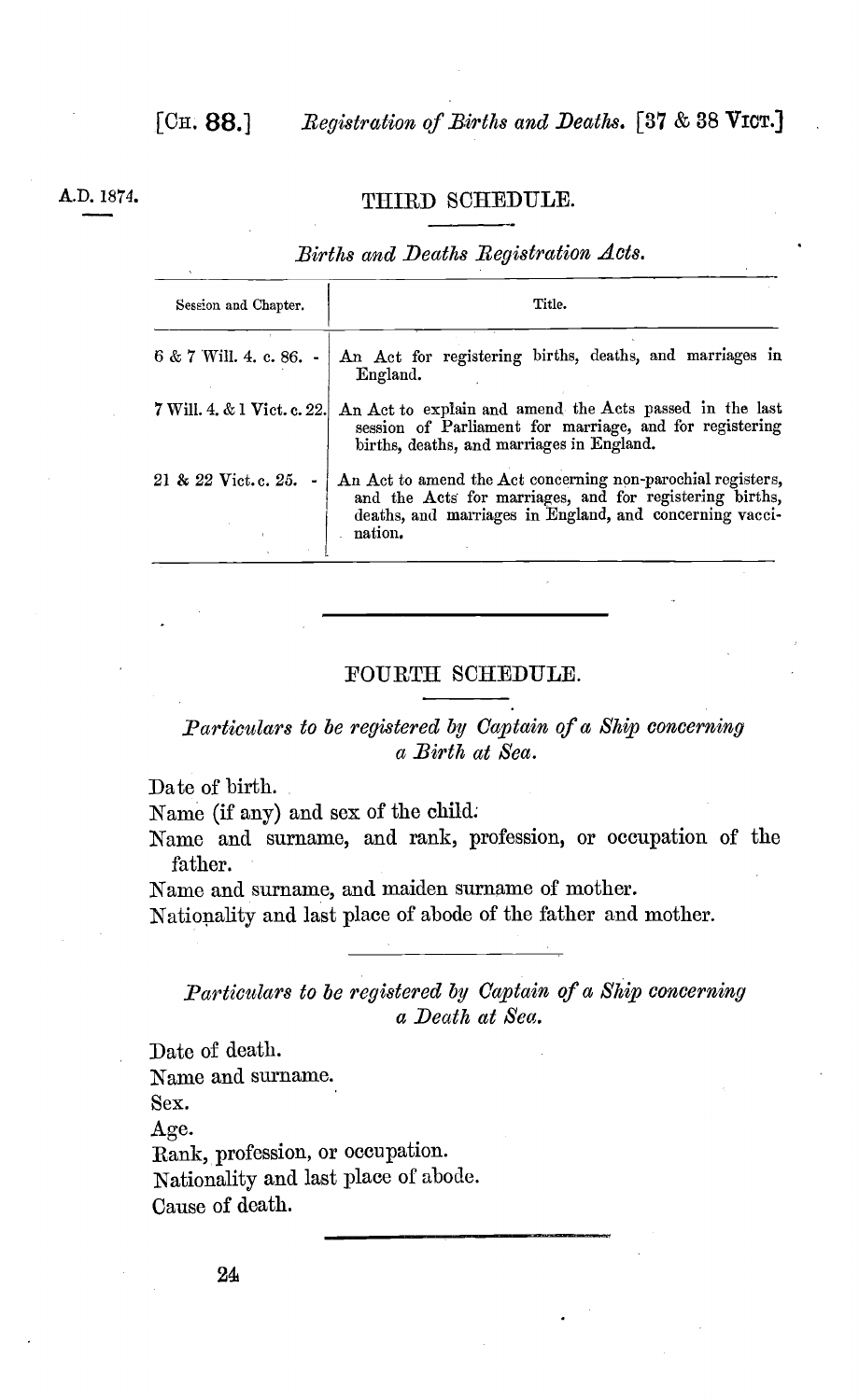والمنابرة

# FIFTH SCHEDULE.

A description or citation of a portion of an Act is inclusive of the words, section, or other part first or last mentioned, or otherwise referred to as forming the beginning or as forming the end of the portion comprised in the description or citation.

Portions of Acts which have already been specifically repealed are in some instances included in the repeal in this schedule, in order to preclude henceforth the necessity of looking back to previous Acts.

| Session and Chapter.           | Title or Abbreviated Title.                                                                                                                                                  | Extent of Repeal.                                                                                                                                                                                                                                                                                                                                                                                                                                                                                                                                                               |
|--------------------------------|------------------------------------------------------------------------------------------------------------------------------------------------------------------------------|---------------------------------------------------------------------------------------------------------------------------------------------------------------------------------------------------------------------------------------------------------------------------------------------------------------------------------------------------------------------------------------------------------------------------------------------------------------------------------------------------------------------------------------------------------------------------------|
| 6 & 7 Will. 4. c. 86. -        | An Act for registering births,<br>deaths, and marriages in<br>England.                                                                                                       | Sections one, four, twelve,<br>sixteen,<br>section<br>and<br>eighteen from " as herein-<br>" after provided at a rea-<br>" sonable price" to the<br>end of the section, sections<br>nineteen to twenty-eight,<br>section thirty-six, section<br>$\alpha$ ac-<br>thirty-nine from<br>"cording to the pro-<br>" visions of" to the end<br>of the section, so much<br>sections forty - one,<br>of t<br>forty-two, and forty-four<br>as relates to registrars or<br>registers of births and<br>deaths, sections forty-five<br>and fifty, and schedules<br>(E.), $(F.)$ , and $(G.)$ |
| 7 Will. 4. & 1 Vict.<br>c. 22. | An Act to explain and amend<br>two Acts passed in the last<br>session of Parliament, for<br>marriages, and for regis-<br>tering births, deaths, and<br>marriages in England. | Sections two, four, six, thir-<br>teen, sixteen, twenty-one,<br>twenty-five, and thirty-<br>one.                                                                                                                                                                                                                                                                                                                                                                                                                                                                                |
| 17 & 18 Vict. c. 80. -         | An Act to provide for the<br>better registration of births,<br>deaths, and marriages in<br>Scotland.                                                                         | Sections thirty and forty-<br>three.                                                                                                                                                                                                                                                                                                                                                                                                                                                                                                                                            |
| 17 & 18 Vict. c. 104. -        | The Merchant Shipping Act,<br>$-1854.$                                                                                                                                       | Sections two hundred and<br>seventy-three and two hun-<br>dred and eighty-two, so<br>far as they relate to the<br>entry of any birth or<br>death.                                                                                                                                                                                                                                                                                                                                                                                                                               |
|                                |                                                                                                                                                                              | 25                                                                                                                                                                                                                                                                                                                                                                                                                                                                                                                                                                              |